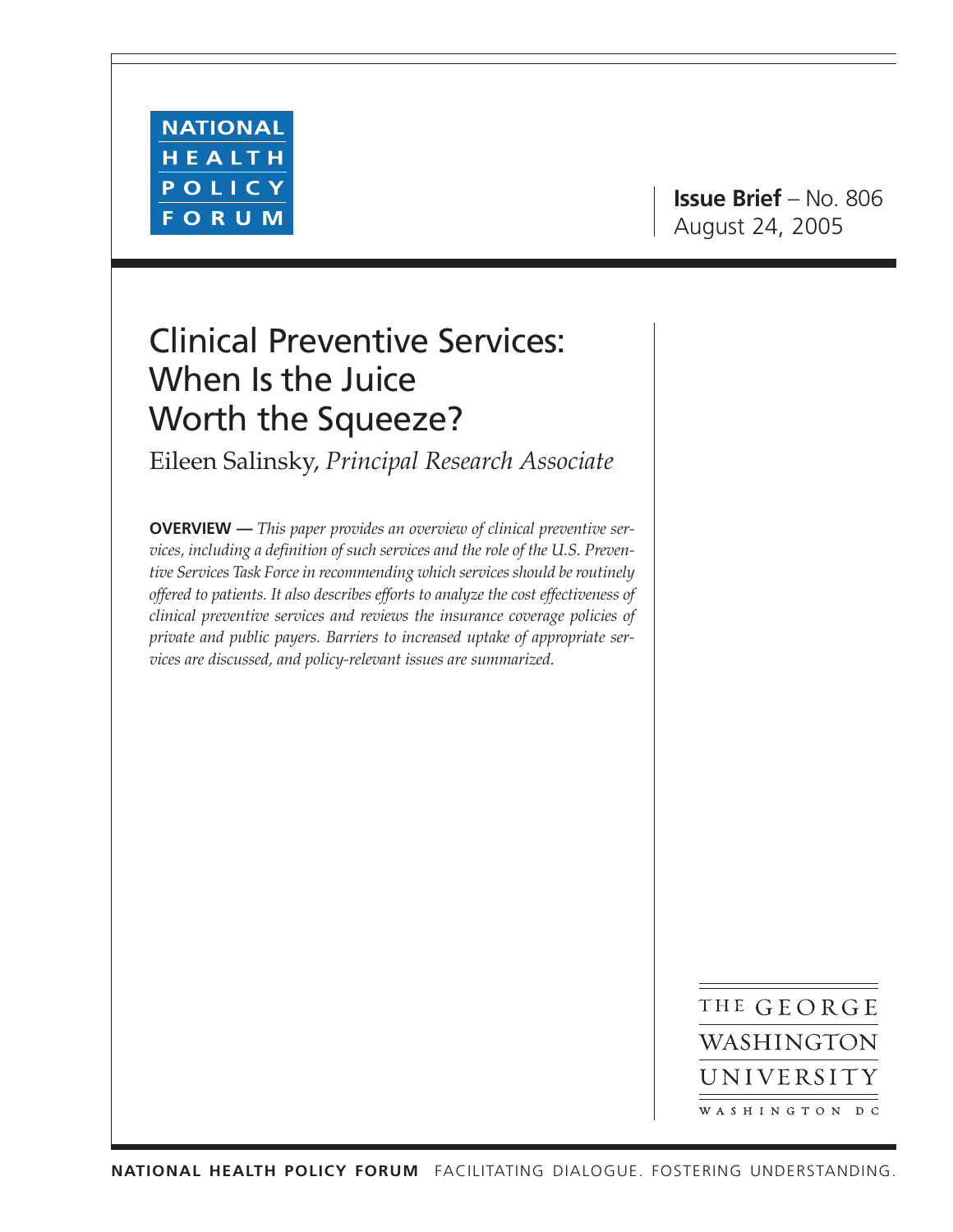# Clinical Preventive Services: When Is the Juice Worth the Squeeze?

The health care system is often derided as a "sick care" system that focuses predominately on treating disease rather than promoting health. While this characterization may be accurate when viewed in terms of dollars spent or number of services used, clinical preventive services are, nevertheless, a pivotal and highly visible aspect of medical care. For many fortunate Americans, their only contact with the health care system is for preventive services, such as well child visits and annual physicals, services that establish long-standing relationships with health care providers before significant health care needs arise.

Although prevention-oriented services are firmly embedded in primary care practice, many people believe health care providers should play an even more active role in preventing disease and disability. Chronic conditions, such as heart disease, diabetes, and cancer, are increasingly common and contribute to escalating health care costs. Many of these conditions are influenced by modifiable lifestyle choices, amenable to behavioral interventions, and easier to treat if diagnosed early.

The most appealing answer to skyrocketing health care costs seems tantalizingly simple: reduce the underlying burden of disease. This approach would keep people healthy, increase worker productivity, minimize service utilization, and reduce spending. Prevention has been a cornerstone of the managed care movement since its inception, and preventive services continue to evolve and improve. Yet the promise of prevention has never been fully realized, and some critics worry that ineffective preventive services are only adding to, rather than reducing, unnecessary service utilization.

# **WHAT ARE CLINICAL PREVENTIVE SERVICES?**

Clinical preventive services are delivered to asymptomatic people in a clinical setting by a health care professional. Such services can prevent the onset of a disease process, detect risk factors that could lead to disease, or diagnose disease in its earliest stages before symptoms have surfaced. These services can be divided into three broad categories:

■ **Immunization and preventive medicine** involve the administration of biological material or chemical compounds that serve to prevent disease onset. Immunizations are the most common example of this

**National Health Policy Forum** Facilitating dialogue. Fostering understanding.

2131 K Street NW, Suite 500 Washington DC 20037

202/872-1390 202/862-9837 [fax] nhpf@gwu.edu [e-mail] www.nhpf.org [web]

**Judith Miller Jones** *Director*

**Sally Coberly** *Deputy Director*

**Monique Martineau** *Publications Director*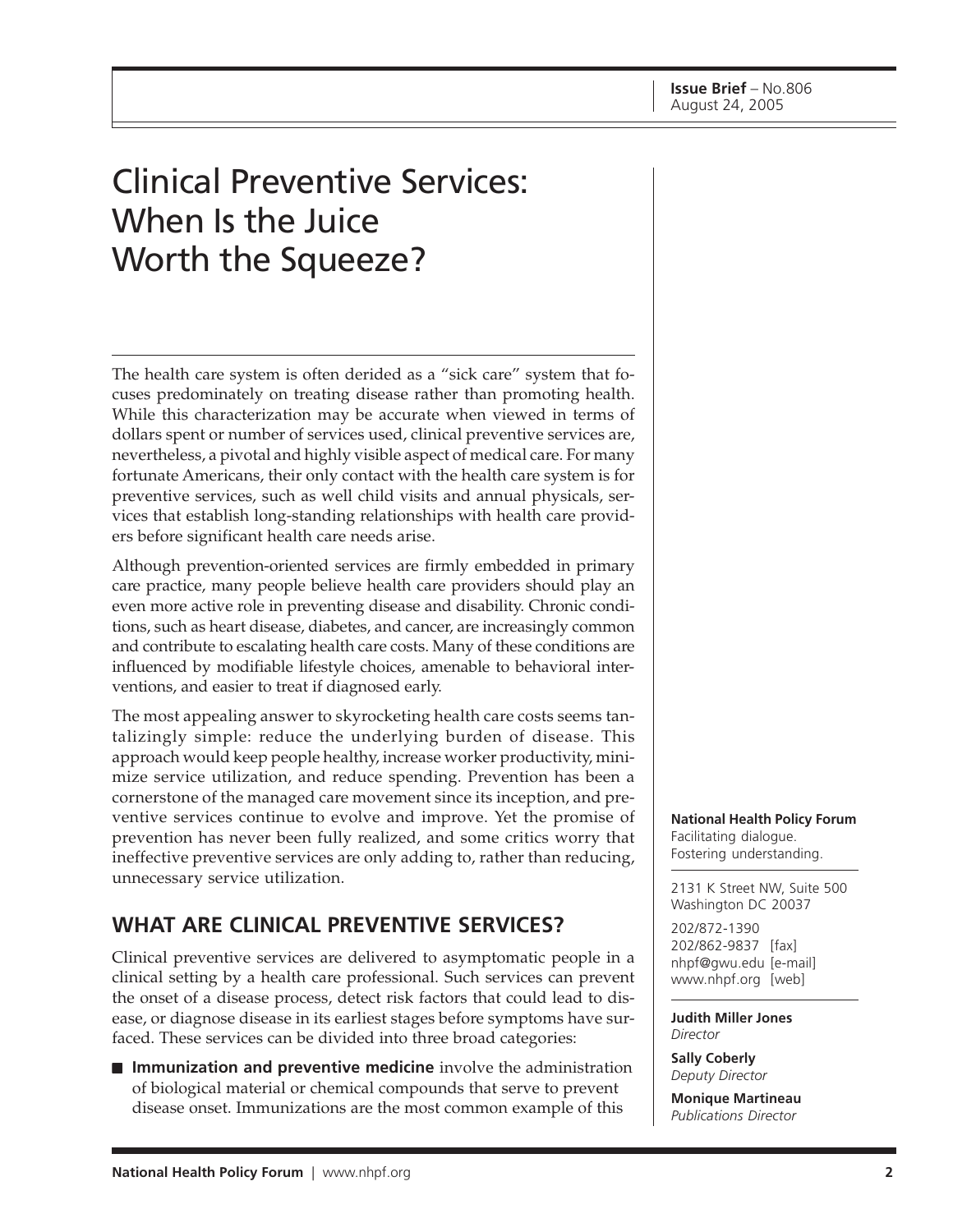type of preventive service. However, chemoprevention, such as the regular use of aspirin in individuals at high risk for heart disease, also represents a form of preventive medicine.

- **Disease screening** includes a wide variety of screening tools, tests, and techniques that detect disease or risk factors. Examples include screenings for hearing impairment, blood glucose levels, and depression. Disease screens may, but do not necessarily, involve radiological imaging or laboratory testing. These clinical preventive services promote early diagnosis because they are administered in a routine manner to people who are not yet exhibiting disease symptoms.
- **Behavioral counseling interventions** assist patients in adopting, changing, or maintaining behaviors known to affect health outcomes or health status. Examples include smoking cessation and dietary counseling.

Some preventive services, such as invasive disease screenings like cervical cancer tests, are only available in clinical settings. Other preventive services, such as behavioral counseling, are perhaps more available outside the traditional health care provider practice than within. Some prevention services are delivered collectively to large numbers of people and are commonly known as community prevention services. Community preventive services can be delivered through health care systems; community settings, such as schools and workplaces; or applied to entire communities in the form of laws, regulation, or mass media campaigns. These community preventive services do not focus on individual patients. Although they might involve the input of health care practitioners, they are not clinical in nature. This paper focuses only on those services delivered by a health care provider or a member of the provider's staff in a clinical setting.

Clinical preventive services are sometimes described as either "primary" or "secondary" prevention. Primary prevention generally refers to services provided before a disease process has been initiated. Secondary prevention refers to services that seek to detect disease or disease risk factors early, before physical symptoms are evident, to improve treatment effectiveness and reduce complications. In general, most forms of behavioral counseling, immunizations, and preventive medicine are seen as primary prevention, whereas disease screenings are often viewed as secondary prevention.

The line between primary and secondary prevention can get blurry, however. Determining when abnormal biomedical markers represent a disease state and how different diseases and symptoms relate to one another depends on the diagnostic criteria being used. These criteria are established through professional consensus and can change as an improved understanding of the disease process develops. Distinctions between primary and secondary prevention are likely to shift as disease models become more nuanced, diagnostic technology becomes increasingly more sophisticated, and the evidence base linking risk factors with disease grows.

#### **Clinical Preventive Services**

Delivered to *individuals* in a clinical setting

#### **Community Preventive Services**

Delivered to *populations* through community settings, such as schools and workplaces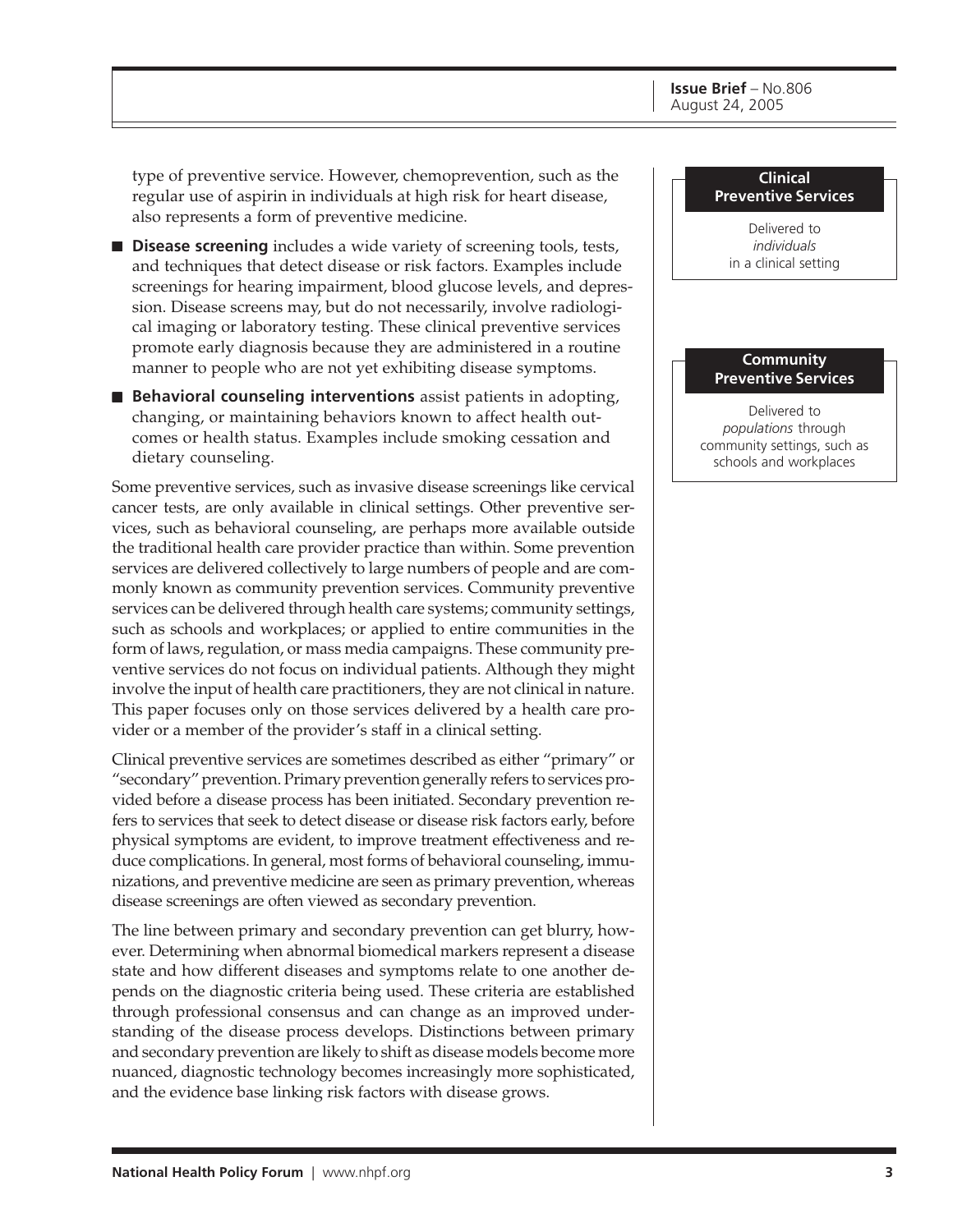## **ROLE OF THE U.S. PREVENTIVE SERVICES TASK FORCE**

Scientific and technological advances have led to tremendous growth in the range and type of clinical preventive services available. In the nottoo-distant past, the notion of a healthy person visiting the doctor would have been inconceivable.<sup>1</sup> Today, consumers are bombarded with advertisements for full-body scans and other types of diagnostic wizardry that promise to detect physical problems they never even dreamed about. The emerging science of genomics is likely to amplify this trend, opening a universe of screening possibilities. Consumers and clinicians alike are increasingly challenged to determine whether and under what circumstances these preventive services are necessary and appropriate and, conversely, when a service might be wasteful or even harmful.

Although preventive services may commonly be perceived as benign interventions, they can pose very real threats, ranging from the rare adverse reaction to vaccines to high false-positive rates from disease screenings that trigger unnecessary and possibly harmful follow-up testing and treatment interventions. Because preventive services are de-

livered to a large number of healthy people, even adverse outcomes that occur at relatively low rates could lead to a substantial amount of harm.

The U.S. Preventive Services Task Force (USPSTF) was established in 1984 to give health care professionals advice about which forms of preventive care should be routinely offered to asymptomatic patients. The original USPSTF, empanelled by the U.S. Public Health Service, consisted of 20 nonfederal experts.

#### **Advisory Committee on Immunization Practices (ACIP)**

The ACIP is composed of 15 experts in fields associated with immunization selected by the Secretary of the Department of Health and Human Services (DHHS) to provide guidance on the most effective ways to circumvent vaccine-preventable diseases. The Committee develops written recommendations for the routine administration of vaccines for both children and adults.

The U.S. Preventive Services Task Force has archived its 1996 recommendations related to childhood immunizations in recognition of the ACIP's role in evaluating the clinical appropriateness of vaccines.

These experts were charged with reviewing the scientific evidence for specific clinical preventive services and making recommendations regarding which services should be a standard part of primary care practice.

Although its composition and methods have changed somewhat since its founding, the USPSTF continues to identify the "gold standard" of clinical preventive services that pass a rigorous, evidence-based assessment. A complete list of currently recommended services is provided in an appendix to this paper. Resource and time constraints have precluded the USPSTF from conducting an exhaustive review of all preventive services. Therefore, the USPSTF has identified specific services to assess through a prioritization process that elicits input from a variety of stakeholders and considers the richness of the evidence base likely to be available to support decision making.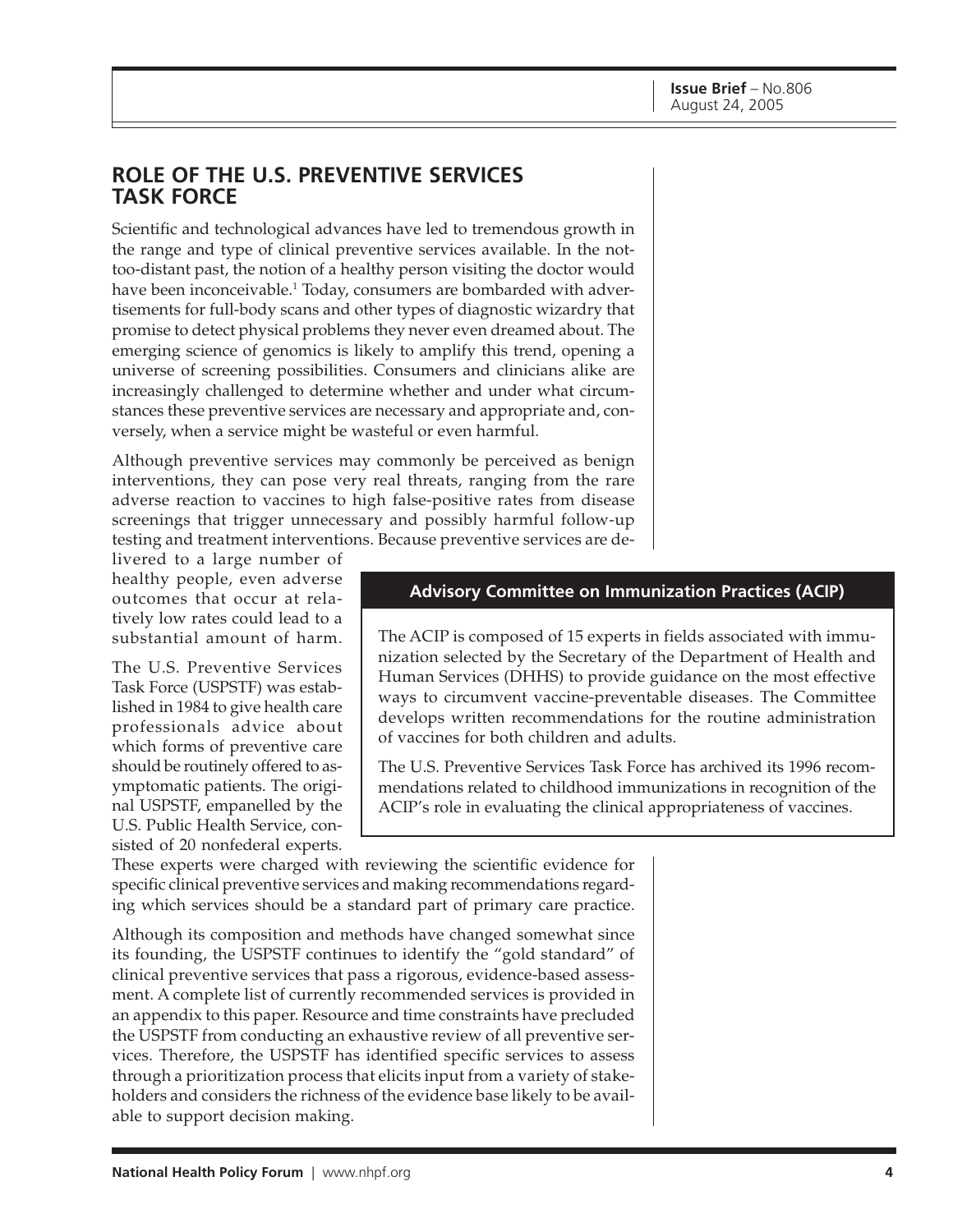The current USPSTF remains an independent body that is supported through the Agency for Health care Research and Quality (AHRQ) and receives research synthesis support through AHRQ's network of Evidence-based Practice Centers (EPCs). The USPSTF conducts systematic evidence reviews to determine whether a particular intervention has a meaningful positive impact on health outcomes and whether these health benefits outweigh any potential harm or adverse events the intervention could engender.<sup>2</sup>

The USPSTF does not conduct its own evaluative research; rather it relies on the existing evidence base to develop its recommendations. The process the **of benefits and has been cautious in** USPSTF uses clearly and explicitly acknowledges the **weighing benefits against harm.**limitations, strengths, and weakness of this evidence

base. The quality of the evidence—the strength of both individual studies and the collective body of studies—is carefully considered and graded as good, fair, or poor.

The USPSTF must frequently rely on multiple, unrelated studies to assess the causal chain between the intervention, health benefit, and harm, and it has developed a methodical approach to making these linkages. The most rigorous research design for establishing the effectiveness of interventions, randomized clinical trials (RCTs), often has not been applied to clinical preventive services. When RCTs of preventive services have been conducted, the study time frame is often too short to establish long-term preventive health benefits. Therefore, the USPSTF typically examines separate studies and determines if the studies fit together in a logical, rational manner.

For example, the USPSTF considered good evidence from RCTs that smoking cessation counseling combined with nicotine replacement therapy is effective in reducing smoking rates. However, these studies did not look longitudinally to assess the impact smoking cessation had on health outcomes. In this case, the USPSTF considered separate studies that provided good evidence that smoking cessation led to decreased rates of heart disease, lung cancer, and stroke. Balancing this evidence against evidence of potential harm, the USPSTF concluded that clinicians should screen all adults for tobacco use and offer cessation counseling to those who use tobacco products.

The USPSTF has set a high bar in demanding strong evidence of benefits and has been cautious in weighing benefits against harm. In many instances, it has concluded that the available evidence is insufficient to recommend either for or against a particular intervention. In others, the recommendation is narrowly focused on particular high-risk populations for whom the benefits of the intervention clearly outweigh the possible harm.

The USPSTF's recommendations involve some degree of value judgment and expert opinion.<sup>3</sup> Reconciling conflicting pieces of evidence, assessing

# **The USPSTF demands strong evidence**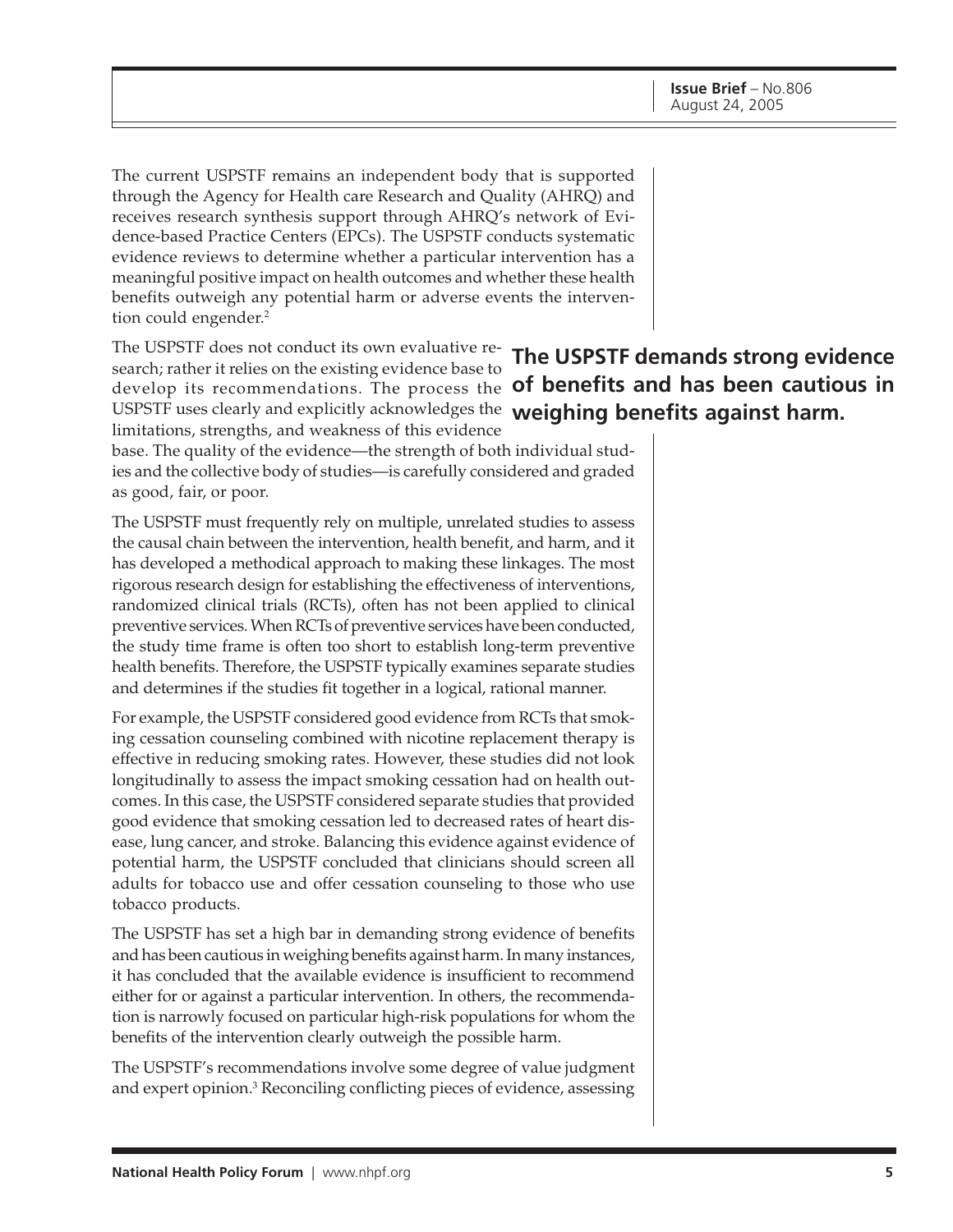the magnitude of health benefits and harms, and weighing benefits against harms (particularly if the evidence related to harm is weak) can represent difficult decisions. Although value judgments are inherent in the assessment of the evidence, the USPSTF's process is firmly grounded in the evidence base and explicit decision rules have been established.

The USPSTF acknowledges that factors unrelated to the scientific evidence, such as practical considerations, liability concerns, and individual clinical circumstances, may lead clinicians to provide preventive services that the USPSTF does not broadly recommend due to insufficient evidence. Clinicians confronting the practical reality of patients who could be spared significant suffering through the use of a preventive service do not have the luxury of waiting until more evidence becomes available. Other panels and advisory bodies, such as physician specialty societies, may make recommendations based on expert opinion in the absence of a strong evidence base in order to help providers with this difficult clinical decision making. When the USPSTF's recommendations differ from other expert panels and advisory bodies, these differences are identified and discussed. The USPSTF also includes clinical considerations in all their recommendation statements to help clinicians navigate the difficult decisions they are likely to encounter.

For example, the USPSTF found that the evidence is insufficient to recommend for or against the routine screening of pregnant women for gestational diabetes. The American Diabetes Association recommends screening all women at risk for gestational diabetes, including all women who are older than 25, are overweight, are members of a high-risk ethnic group, have a family or personal history of glucose intolerance, or have had a prior poor obstetrical outcome.<sup>4</sup> The American College of Obstetricians and Gynecologists (ACOG) recommends a similar riskbased approach, but notes that because only a small percentage of patients would be deemed low risk using these criteria, universal screening may be a more practical approach.<sup>5</sup>

Perhaps one of the most compelling practical issues that must be considered in assessing preventive services is cost. The USPSTF's methods for incorporating economic costs into its assessments continue to evolve.<sup>6</sup> When the USPSTF was first established, it explicitly excluded cost considerations from its evaluative process. As methods to assess costeffectiveness have become more sophisticated and policymakers and purchasers have clamored for cost-saving approaches to care, information about costs is increasingly factored into the USPSTF's deliberations. To the extent sound information is available, the USPSTF now considers the total economic costs that result from a preventive service, but costs are not the driving priority. When the USPSTF considers economic factors, those analyses are summarized in its recommendation statements.7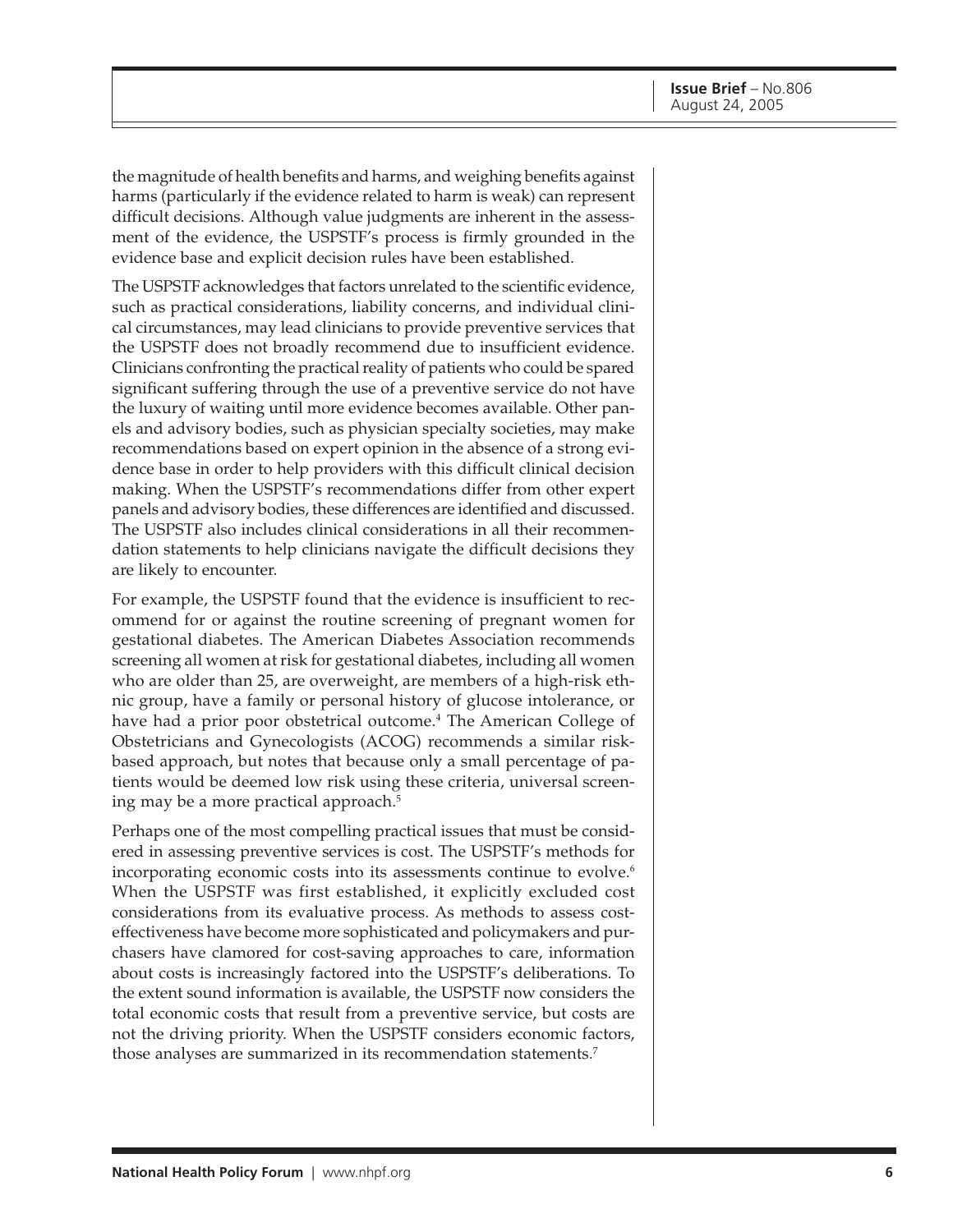## **IS AN OUNCE OF PREVENTION WORTH A POUND OF CURE?**

Preventive services are often heralded as a way to reduce spending for health care services, but this may be a simplistic and unrealistic standard. With the exception of some immunizations, most preventive services do not "save" money. There is a net cost associated with most preventive services because (*a*) significant costs are involved in delivering the intervention to a large, asymptomatic population from whom only a fraction would have required treatment had the intervention not been delivered and (*b*) many preventive services do not obviate the need for some form of health care treatment, although they may initiate treatment at a stage when the disease is easier and cheaper to treat. However, these treatment savings generally are not large enough to offset the costs associated with delivering the intervention to a broad population.

But this simple view of cost saving does not adequately capture the superior health care benefits derived from effective clinical preventive services. A more useful approach may be to consider the cost effectiveness of preventive interventions. Cost-effectiveness analyses seek to measure the value of a given intervention in terms of a ratio of net costs relative to the outcome achieved, that is, the net health benefit.<sup>8</sup> Net costs include the costs of implementing the intervention, plus any costs related to treating the unintentional harm or side effects resulting from the intervention, minus the costs averted because of the intervention. Some analyses may include "costs avoided" beyond those that would be incurred in a health care setting, such as the costs an employer might avoid because the service prevented an employee from taking sick leave. Other analyses are more narrowly focused on health treatment costs, making it important to understand the perspectives being used in any comparison of cost-effectiveness measures.

Similarly, different cost-effectiveness analyses may use different metrics to gauge health outcomes or benfits. Health outcomes are frequently measured as life years saved or quality-adjusted life years (QALY) saved in order to facilitate comparisons across different types of interventions. Analyzing these outcomes for a population requires both an understanding of the long-term impact of the preventive service in reducing mortality and morbidity and a sense of the prevalence of the disease the service seeks to prevent (or likely prevalence if the service were not widely available).

Cost-benefit analyses pursue a similar approach but assign monetary value to the health outcomes achieved in order to allow for a more direct financial comparison. As a general rule of thumb, \$75,000 is commonly used as a benchmark for valuing for each QALY saved. Services with a costeffectiveness ratio below \$75,000 per QALY saved (or a cost-benefit ratio of less than one) would be viewed as "worth it" from a purely financial perspective using this benchmark. Obviously, setting such a benchmark is fraught with subjectivity and can be problematic in a health policy context, given understandable uneasiness in assigning dollar values to human life and suffering.

| <b>Cost Effectiveness</b>           |                                  |
|-------------------------------------|----------------------------------|
| <b>Net Costs</b>                    | S                                |
| <b>Net Health</b><br><b>Benefit</b> | QALY saved or<br>life year saved |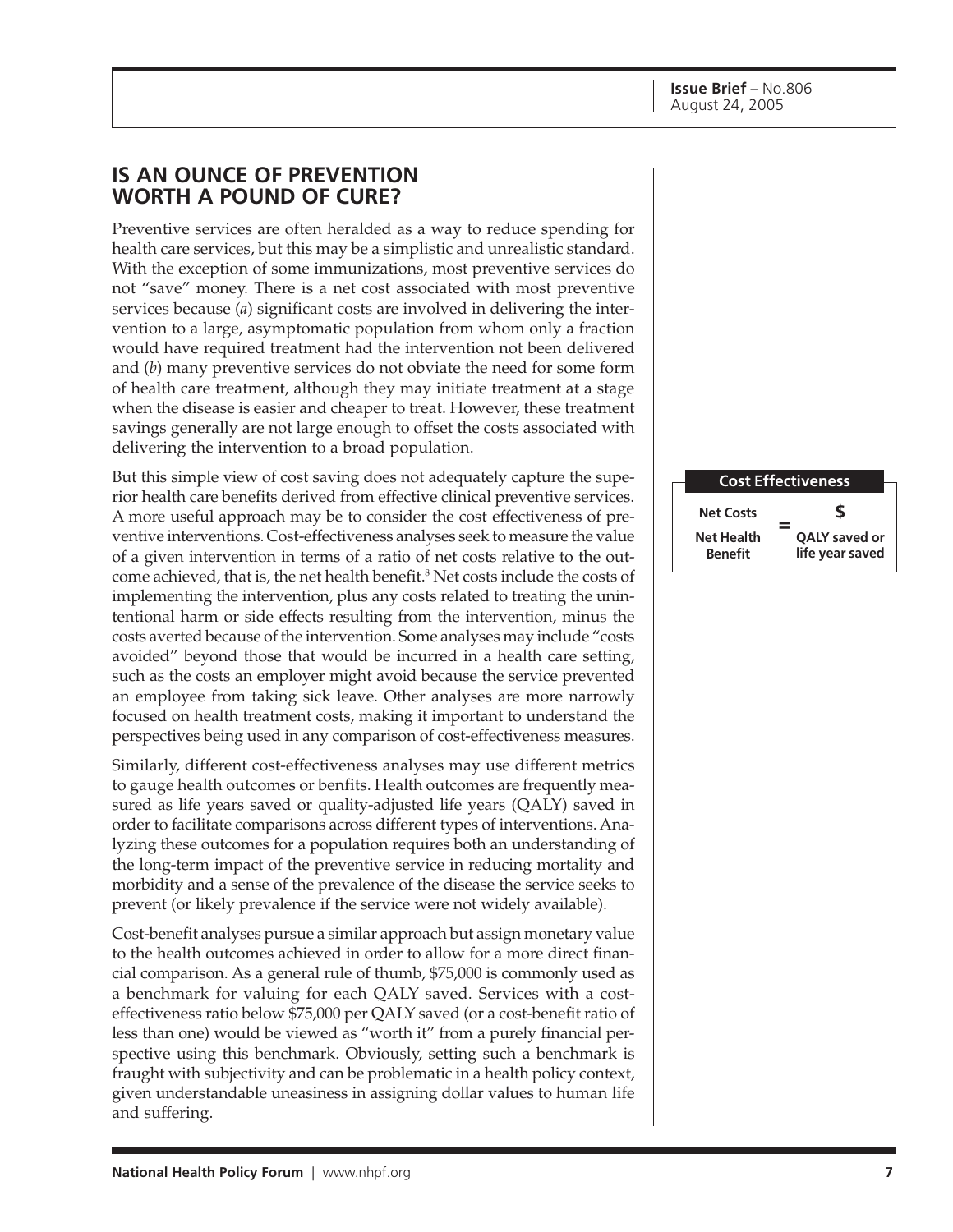Even using a more conservative standard for valuing a quality year of life, most preventive services recommended by the USPSTF would be deemed cost effective. For a relatively small net cost, these recommended services produce valuable health outcomes. A recent analysis of preventive services<sup>9</sup> calculated the following estimates of cost effectiveness:

- Pneumococcal vaccine for adults over 65 years old: cost saving (that is, less than \$0/QALY saved)
- Tobacco cessation counseling: likely cost saving to \$2,000/QALY saved
- Chlamydia screening for women 15–24 years old: \$2,500/QALY saved
- Colorectal cancer screening for people more than 50 years old: \$13,000/QALY saved

These examples showcase some of the clearest "good buys" in clinical preventive services.

The cost effectiveness of other services, particularly many behavioral counseling services, is harder to quantify. Efforts to estimate the cost-effectiveness of these services have been hampered by uncertainty related to a number of issues, including the long-term adherence to behavioral changes brought about by counseling services and heterogeneity in the nature of the services offered. For example, estimates of the cost effectiveness of screening to identify problem drinking followed by brief counseling can range from cost saving to over \$150,000 per QALY saved. The magnitude of this range is due to a lack of precision regarding a number of variables, including the cost of providing the screen, the long-term impact of the intervention on reduction of alcohol consumption, the prevalence of problem drinking in the population, the duration of morbidity resulting from problem drinking, the costs of care resulting from that morbidity, and the mortality associated with problem drinking.10

As the availability of sound cost-effectiveness analyses grows, the USPSTF is seeking to incorporate this information into its recommendations. In many cases, the USPSTF is directly sponsoring these analyses to better inform its decision-making processes. Although the role of cost information has not been fully resolved, the USPSTF is unlikely to evaluate the cost effectiveness of a preventive service relative to a treatment-only scenario. Rather, cost effectiveness analyses will likely be used to help determine when, how often, and to whom particular services should be delivered.

For example, a cost effectiveness analysis of cervical cancer screening found that a Pap test given every three years saved 97 percent of the lives that would have been saved by an annual screening and reduced costs by  $67$  percent.<sup>11</sup> While the USPSTF's recommendation to provide cervical cancer screening at least every three years hinged on the health outcomes achieved with this testing frequency, in the future "closer calls" could be informed more directly by cost considerations.

**Evidence does not equal certainty.**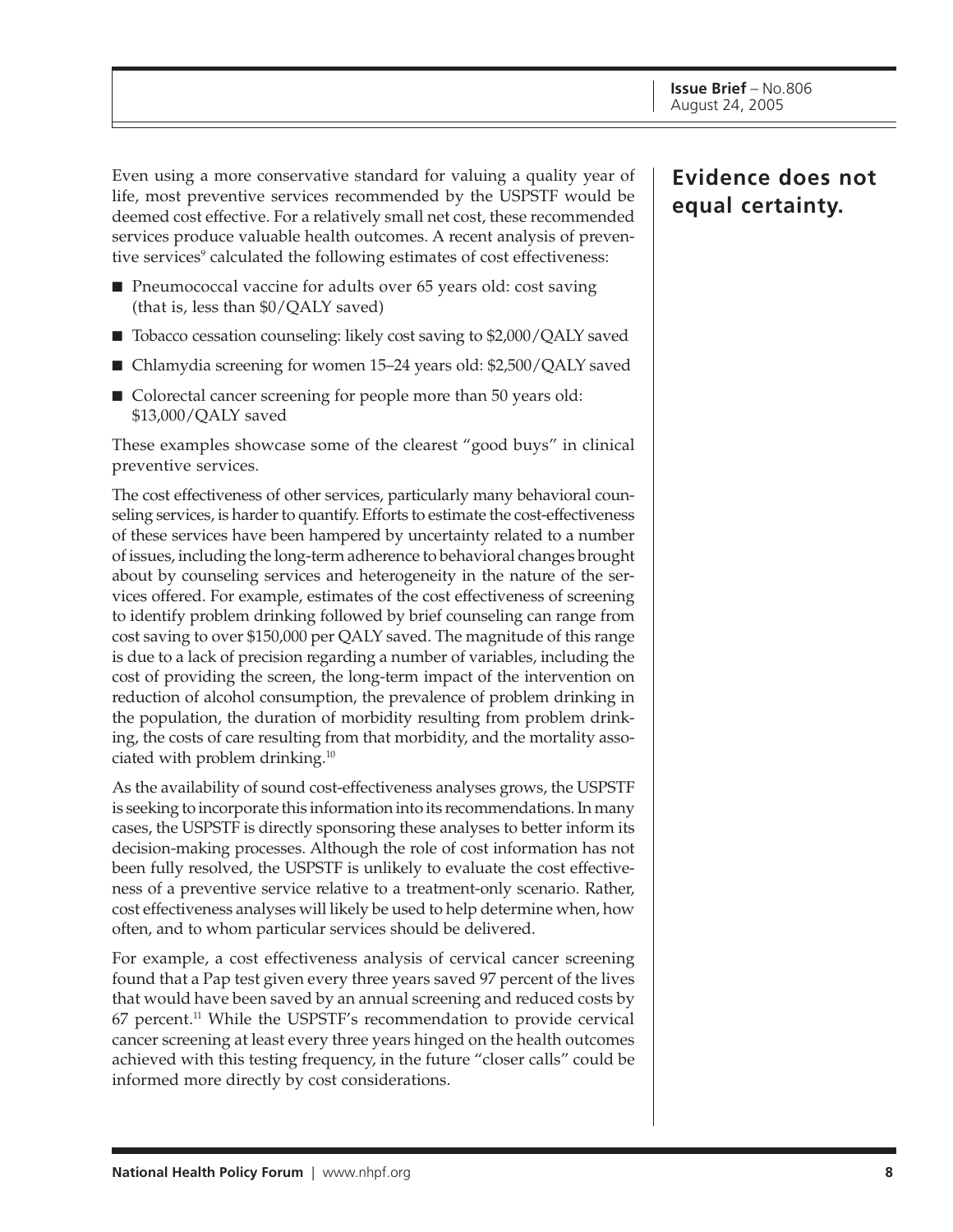Cost-effectiveness analyses can also help differentiate between services or screening tests targeted at the same disease or risk factor. Often, newer technologies offer superior screening tools, such as fewer false negatives or false positives, but these tests may be far more expensive than the older screening techniques. Rigorous cost-effectiveness analyses can help determine whether the health benefits of the newer technologies justify the additional expense.

# **INSURANCE COVERAGE POLICIES**

In the past, concerns about cost have made insurers and purchasers cautious about including a wide range of clinical preventive services in health benefit packages, but these attitudes are changing. Insurance coverage for clinical preventive services has improved significantly over the last several decades, but lack of coverage or inadequate reimbursement for some services continues to be a barrier to increased delivery. Some types of preventive services, such as immunizations and annual physicals, are now commonly covered, but coverage for other services, particularly behavioral counseling services, remains the exception rather than the rule.

#### **Private Health Insurance**

Employer-sponsored health plans generally do provide coverage for services such as annual physical or gynecological exams, breast cancer screening, and childhood immunizations. Coverage for adult vaccines and other types of screening services, such as colorectal cancer screening and chlamydia screening, is more variable. Coverage for lifestyle modification counseling, like weight loss and alcohol abuse, is relatively uncommon.12 Although many large employers specifically negotiate with health plans to ensure the coverage of preventive services, medium and small employers are less likely to demand these specific benefits from health plans.<sup>13</sup>

Coverage for preventive services can differ significantly across insurance plans (Table 1, see next page). Historically, managed care plans have offered more generous preventive benefits than fee-for-service plans. However, traditional health insurance plans have also begun covering more preventive benefits, perhaps in an effort to attract the healthy people to whom preventive services appeal.

Improved coverage for clinical preventive services has been aided by the inclusion of prevention-related indicators in performance measurement efforts, such as the accreditation of health plans by the National Committee for Quality Assurance (NCQA). The extent to which accreditation incentives have influenced plans to broadly include recommended clinical preventive services in their benefit packages appears somewhat limited. Only 10 preventive services are included in current NCQA quality indicators, and only one of these, smoking cessation assistance, is a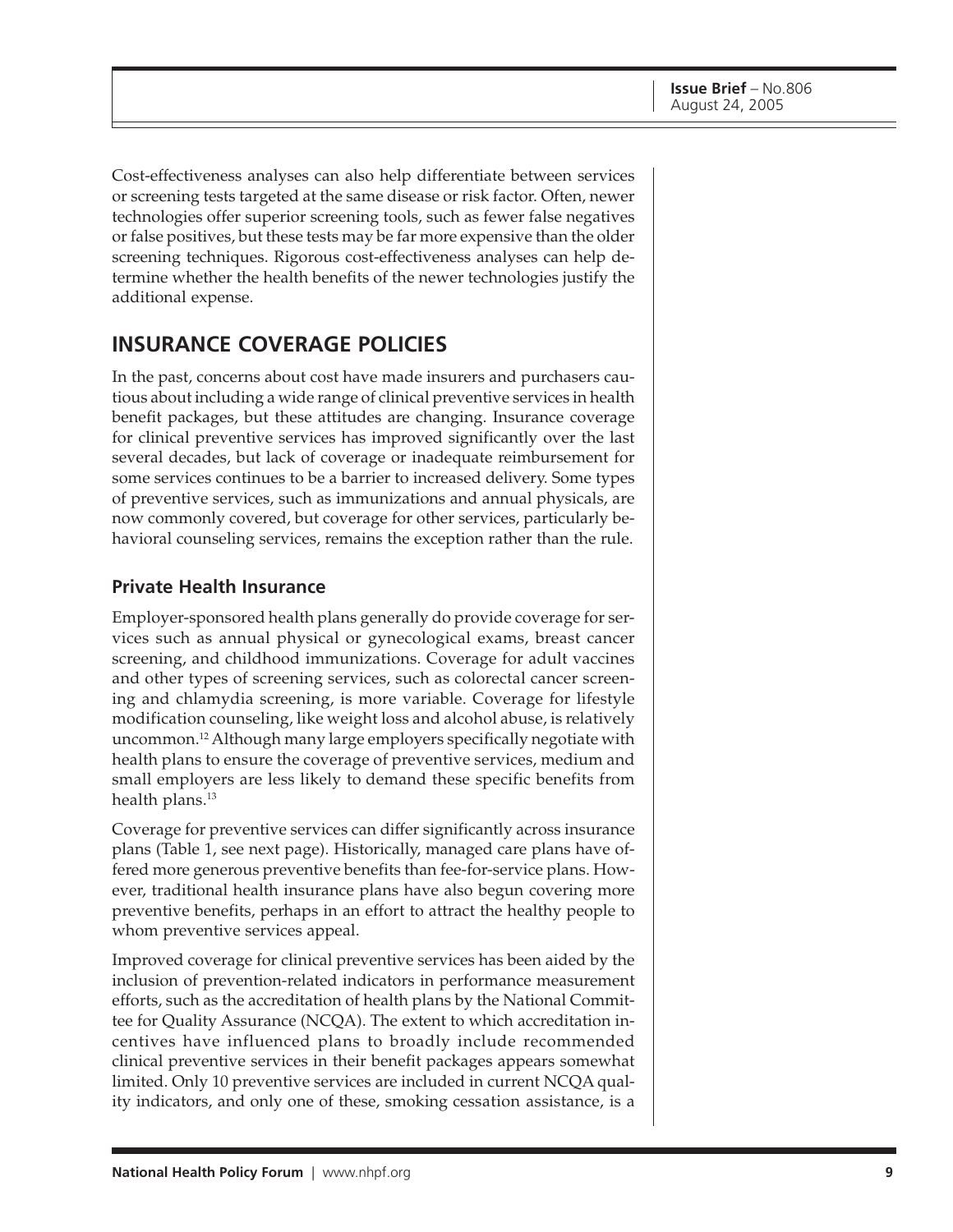#### **TABLE 1**

#### **Percentage of Plans Providing Coverage for Selected Preventive Services in Employer-Sponsored Insurance by Plan Type**

| <b>PREVENTIVE SERVICE</b>               | Coverage<br>in PPO | Coverage<br>in HMO | Coverage<br>in POS |
|-----------------------------------------|--------------------|--------------------|--------------------|
| <b>Physical exam</b>                    | 80%                | 84%                | 78%                |
| <b>Childhood immunizations</b>          | 79                 | 80                 | 78                 |
| Influenza vaccine                       | 57                 | 66                 | 58                 |
| <b>Cholesterol screening</b>            | 64                 | 66                 | 53                 |
| <b>Breast cancer screening</b>          | 90                 | 91                 | 80                 |
| <b>Colorectal cancer screening</b>      | 77                 | 73                 | 66                 |
| <b>Weight loss counseling</b>           | 16                 | 21                 | 13                 |
| Alcohol abuse prevention/identification | 23                 | 22                 | 15                 |

*Source: Partnership for Prevention analysis of Mercer National Employer Survey; and M. A. Bondi* et al.*, "Employer Coverage of Clinical Preventive Services in the United States,"* American Journal of Health Promotion*, publication pending.*

behavioral counseling service. Furthermore, the relation between performance on these indicators and employer or consumer selection of health plans is not well established.

State insurance mandates may also contribute to improved coverage for specific preventive services. A recent study of state mandates conducted by Partnership for Prevention, however, found that the majority of states do not require health plans to cover a broad array of preventive services.14 Services such as mammography and childhood immunizations were more likely to be subject to mandates than lifestyle-related behavioral counseling services.

States rarely tie their mandates explicitly to USPSTF recommendations, and many states lack mandates for recommended services. For example, only 15 states identify colorectal cancer screening as a required benefit, although this screening is strongly recommended by the USPSTF. States also require coverage of some services that are not recommended by the USPSTF. Prostate cancer screening benefits are required in 27 states, but the USPSTF concluded that the evidence base was insufficient to recommend either for or against this service. Furthermore, because self-insured plans, typically offered by large employers, are exempted from state mandates through the Employee Retirement and Income Security Act (ERISA) of 1974, the extent to which state mandates influence the availability of preventive benefits is unclear.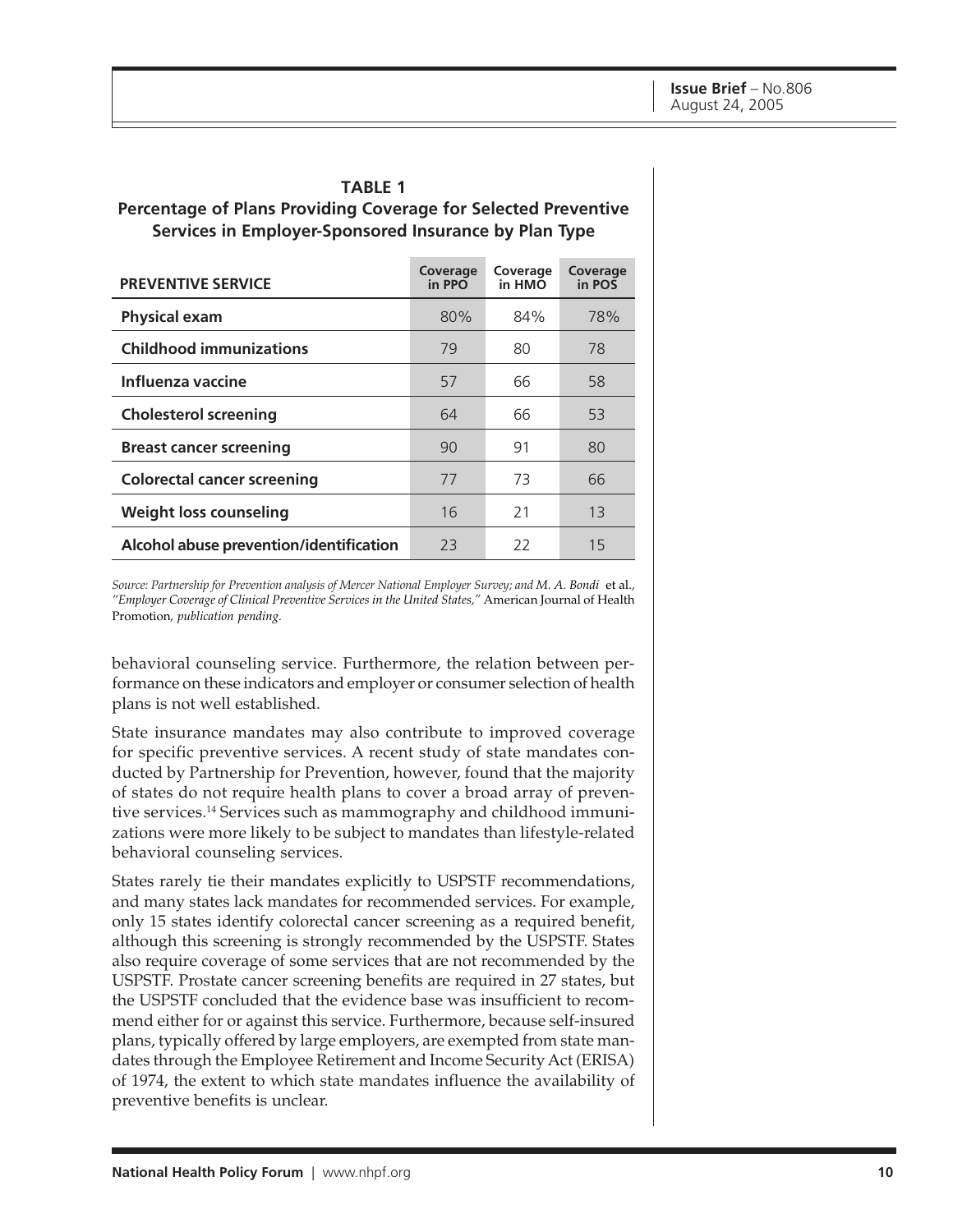#### **Medicare**

Coverage of preventive services under Medicare has historically required explicit congressional authorization. The program's original authorization established that Medicare would only pay for services that were medically necessary to diagnose or treat "illness or injury or to improve the functioning of a malformed body member."15 This statutory language has historically been interpreted to mean that an act of Congress is necessary to add any and all preventive benefits to the fee-for-service Medicare program.

Proposals to add specific preventive services have often faced **Medicare's preventive services** 1989.<sup>16</sup> Such proposals have often been subjected to a budget **USPSTF recommendations.** uphill political battles. A bill to cover Pap tests under Medicare was introduced annually for 15 years before it was enacted in

neutrality test, meaning that proposed increases in Medicare spending need to be offset by spending reductions or revenue increases. Because many services are not cost saving in the strictest sense, this requirement has stalled efforts to expand the preventive services benefit package. Although cost constraints have been an important political barrier, other factors make passage of these proposals difficult. Disease-specific expansions of preventive benefits are frequently viewed as low-priority items on the legislative agenda and are likely to get overshadowed by broader policy issues.

Despite these challenges, a number of preventive benefits have been added over the years. The Medicare Prescription Drug, Improvement, and Modernization Act (MMA) of 2003 recently expanded preventive service offerings even further.17 MMA provided for a "welcome to Medicare" physical examination and authorized blood tests to screen for cardiovascular problems and diabetes as general benefits.

These additions have not always harmonized with USPSTF recommendations. For example, in order to receive reimbursement for the "welcome" visit, physicians must provide an electrocardiogram. Although this requirement was included in the MMA's statutory language, it is not recommended by the USPSTF. The USPSTF recommends *against* routine electrocardiograms in adults at low risk for coronary heart disease and found that the evidence was insufficient to recommend such screening among adults at risk for coronary heart disease. Conversely, Medicare does not currently cover some preventive services recommended by the USPSTF, including screening for depression and alcohol misuse. Table 2 (see next page) provides a summary of preventive service benefits currently offered through Medicare.

Medicare managed care plans (formerly known as Medicare+Choice plans, and now known as Medicare Advantage plans) must cover all preventive benefits specifically authorized by Congress but can add additional services at their discretion. When managed care plans were first offered to Medicare beneficiaries under the Medicare+Choice program, people who selected the managed care options typically enjoyed broader coverage

**Continued** on page 13 ➤

# **policies do not completely match**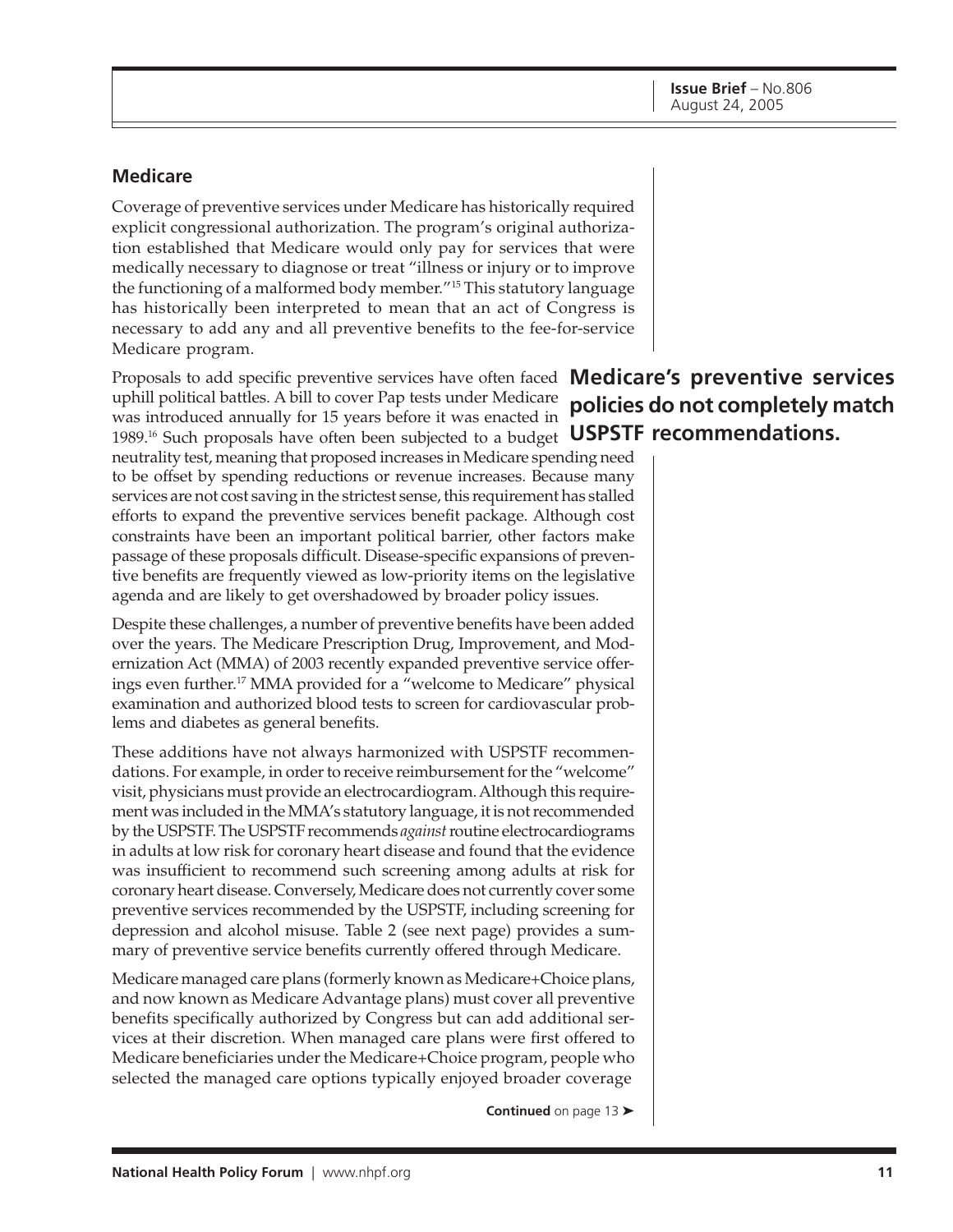|                                             | <b>TABLE 2</b> |  |
|---------------------------------------------|----------------|--|
| <b>Medicare-Covered Preventive Services</b> |                |  |

| <b>PREVENTIVE SERVICE</b>                       | <b>COVERED POPULATION</b>                                                             | <b>FREQUENCY OF COVERAGE</b>                                                                                                                                                             | <b>COST SHARING</b>           |
|-------------------------------------------------|---------------------------------------------------------------------------------------|------------------------------------------------------------------------------------------------------------------------------------------------------------------------------------------|-------------------------------|
| Hepatitis B vaccine                             | People at medium- to high-risk<br>for hepatitis B                                     | Series of three                                                                                                                                                                          | Copayment<br>after deductible |
| Influenza vaccination                           | All                                                                                   | Once every flu season                                                                                                                                                                    | None                          |
| Pneumococcal<br>vaccination                     | All                                                                                   | Once (additional shots covered<br>based on risk)                                                                                                                                         | None                          |
| Bone mass<br>measurements                       | People at risk for osteoporosis                                                       | Every 24 months, or more frequently<br>if medically necessary                                                                                                                            | Copayment<br>after deductible |
| Cardiovascular<br>screening blood tests         | Ordered by clinicians for<br>asymptomatic beneficiaries                               | Every 5 years                                                                                                                                                                            | None                          |
| Diabetes screening tests                        | People at risk for diabetes or<br>people who have been diagnosed<br>with pre-diabetes | Every 12 months for individuals who<br>have never been tested and were not<br>diagnosed with pre-diabetes, or every<br>6 months for individuals diagnosed<br>with pre-diabetes           | None                          |
| Diabetes outpatient<br>self-management training | People at risk for complications<br>from diabetes                                     | As medically necessary                                                                                                                                                                   | Copayment<br>after deductible |
| Colorectal cancer<br>screening tests            | All age 50 and older<br>No minimum age for colonoscopy                                | Fetal occult blood test - every 12 months<br>Flexible sigmoidoscopy - every 4 years                                                                                                      | Copayment<br>after deductible |
|                                                 |                                                                                       | Colonoscopy - every 10 years<br>(every 2 years for those at high risk<br>for colorectal cancer)                                                                                          |                               |
|                                                 |                                                                                       | Barium enema - every 4 years as a<br>substitute for the flexible sigmoidos-<br>copy, or every 2 years as a substitute<br>for colonoscopy for those at high risk<br>for colorectal cancer |                               |
| Prostate cancer<br>screening tests              | Men over age 50                                                                       | Every 12 months                                                                                                                                                                          | Copayment<br>after deductible |
| Screening mammography                           | Women age 40 and older                                                                | Every 12 months<br>(women between ages 35 and 39 are<br>eligible for one baseline mammogram)                                                                                             | Copayment<br>no deductible    |
| Screening Pap smear and<br>pelvic examinations  | Women                                                                                 | Every 24 months<br>(every 12 months for women at high<br>risk for cervical or vaginal cancer)                                                                                            | Copayment<br>no deductible    |
| Screening for glaucoma                          | People at risk for glaucoma                                                           | Every 12 months                                                                                                                                                                          | Copayment<br>after deductible |

*Sources: Partnership for Prevention, "Medicare Covered Preventive Services," www.prevent.org/publications/INFORMATION\_sheet.pdf; Janet Heinrich, Government Accountability Office, "Medicare Preventive Services: Most Beneficiaries Receive Some but Not All Recommended Services," GAO-04-1004T, testimony before the Subcommittee on Health, Committee on Energy and Commerce, U.S. House of Representatives, September 2004, available at www.gao.gov/ new.items/d041004t.pdf; and Centers for Medicare and Medicaid Services, "Medicare Preventive Services: Expanded Benefits," May 2005, available at www.cms.hhs.gov/medlearn/expanded\_benefits\_06-08-05.pdf*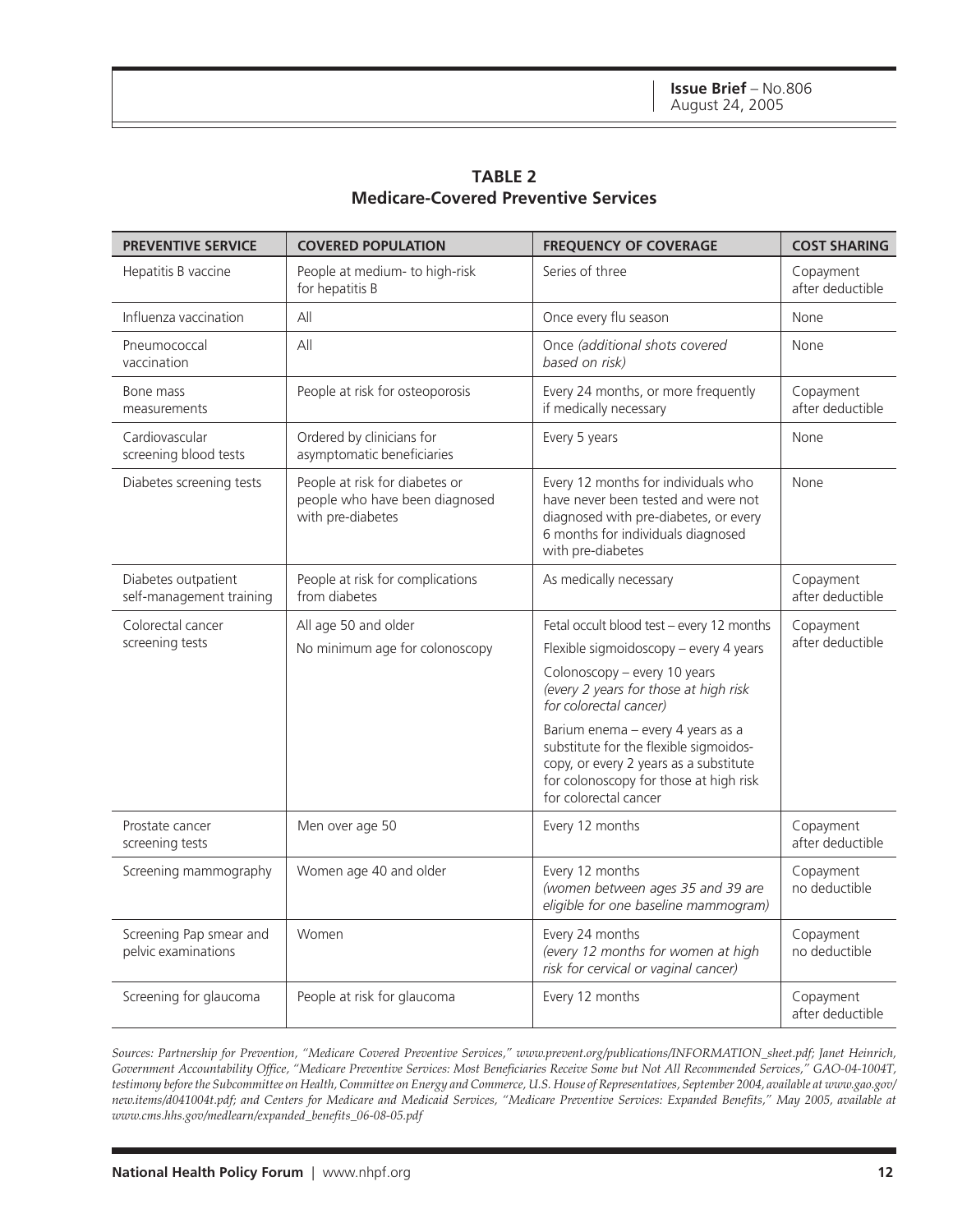for preventive services and had lower cost-sharing requirements for those services relative to fee-for-service beneficiaries. However, many Medicare+Choice plans exited the market, and many of the ones that remained reduced their coverage and increased their cost-sharing requirements.18 The preventive services currently offered through Medicare Advantage plans have not been collectively documented, therefore it is difficult to know whether beneficiaries now enrolled in managed care plans have access to a broader array of preventive services than those mandated by Congress.

#### **Medicaid**

Medicaid policies regarding clinical preventive services for children are governed by federally mandated coverage for Early and Periodic Screening, Diagnosis, and Treatment (EPSDT). This mandated benefit includes "necessary health care, diagnostic services, treatment, and other measures to correct or ameliorate defects and physical and mental illnesses and conditions discovered by the screening services, whether or not such services are covered under the state plan." Providers and patients have complained that unless a service is explicitly identified in the state's Medicaid plan, reimbursement may not be available. Because the mandate is so broadly

defined, state interpretations of which services fall under this mandate have varied, federal oversight has been difficult, and state EPSDT policy has often been the subject of litigation.

Although Medicaid coverage for broadly defined preventive services for children is difficult to characterize, coverage for childhood immunizations is relatively clear and uniform. Childhood vaccines are centrally managed through the federal Vaccines for Children (VFC) program, which purchases vaccines for Medicaid beneficiaries, uninsured children, and underinsured children who receive services at community health centers. The Advisory Committee on Immunization Practices (ACIP) establishes a list of vaccines for the VFC Program, along with schedules regarding the appropriate periodicity, dosage, and contraindications applicable to pediatric vaccines.

#### **ACIP-Recommended Vaccines**

#### **Child**

- Hepatitis B
- Diptheria-tetanusacellular pertussis
- Haemophilus influenzae
- Inactivated poliovirus
- Pneumococcal conjugate
- Measles-mumps-rubella
- Varicella
- Hepatitis A
- Influenza
- Pneumococcal polysaccharide
- Meningococcal conjugate (adolescents)

#### **Adult**

- Tetanus-diptheria (every 10 years)
- Influenza (yearly for adults over 50 and health care workers)
- Pneumococcal (adults over 65)
- Hepatitis B (at risk adults and health care workers)
- Measles-mumps-rubella (susceptible adults)
- Varicella (susceptible adults)

*Source: www.cdc.gov/nip/recs/child-schedule.htm; www.cdc.gov/nip/recs/adult-schedule.htm*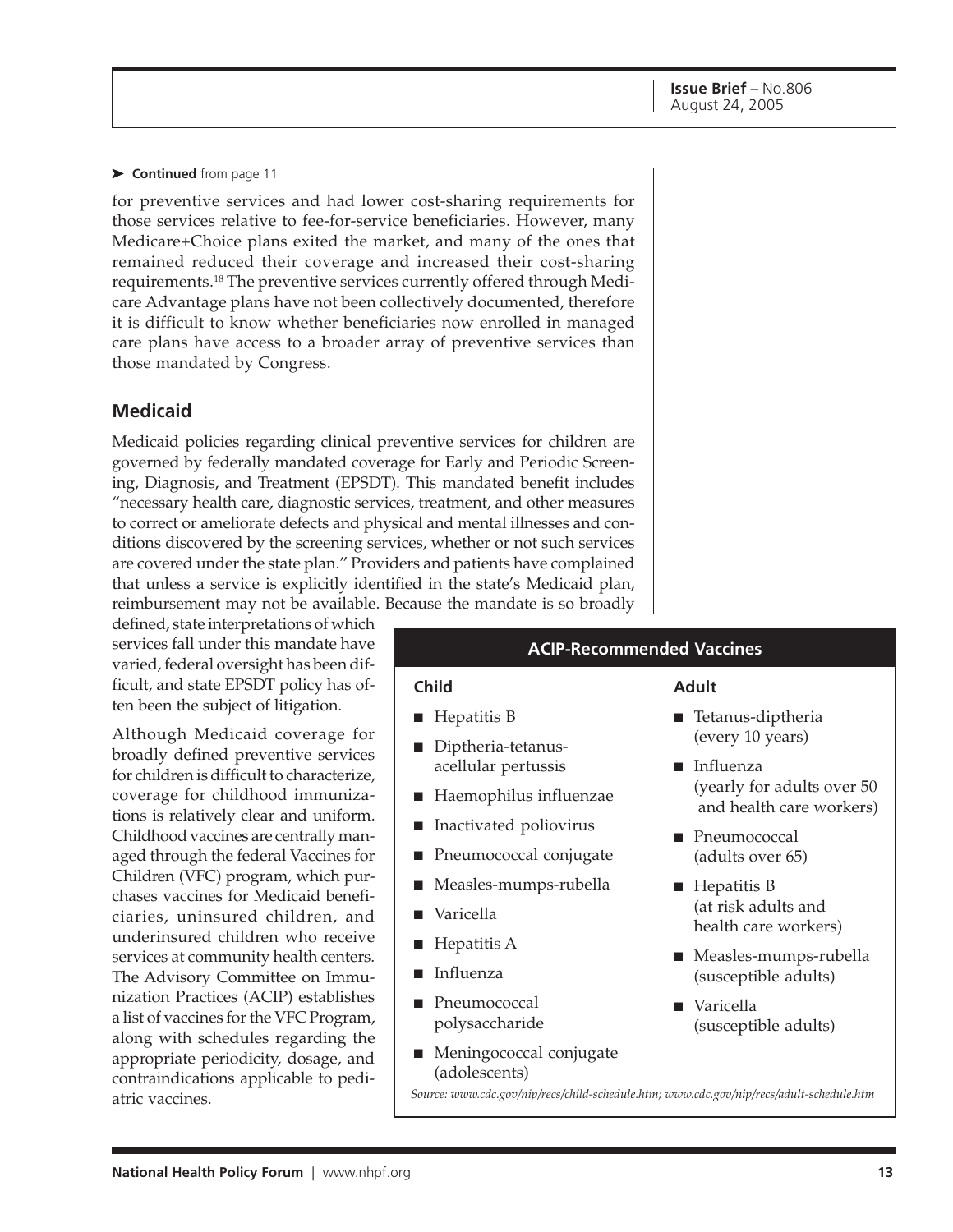As a practical matter, the USPSTF has recommended relatively few preventive services for children beyond childhood immunizations; they include oral fluoride supplementation, newborn testing for congenital hypothyroidism and phenylketouronics, lead screening, vision screening, and ocular medication for newborns to prevent gonorrhea. The existing evidence base is insufficient to allow the USPSTF to make a recommendation either for or against many of the preventive services that advocates believe should be incorporated into primary care for children, such as screening for depression, counseling to prevent and address obesity, and tobacco use prevention counseling.

A comprehensive review of state Medicaid policy regarding **A comprehensive review of** specific clinical preventive services for adults is not currently available. It appears that coverage of adult preventive services varies significantly across states. Although 24 states and terri-**services policies is not available.**tories have elected to offer diagnostic, screening, and preventive services as an optional benefit, many limit coverage to diagnostic or screening services, and the specific tests and services covered under this option are

at the states' discretion.19 At the same time, states that have not elected to cover this optional benefit may cover specific clinical preventive services through the physician service benefit. A recent study of Medicaid immunization coverage policies for noninstitutionalized adults found that although 48 states provided some level of adult immunization coverage, only 32 covered all the immunizations recommended by ACIP and most require significant cost sharing.20

Medicaid managed care plans have the latitude to cover preventive services not normally offered through the state's traditional Medicaid program. States can also identify specific preventive services that must be covered by plans through contractual agreements. For example, 32 of the 48 states with contractual agreements for managed care or primary care case management explicitly cover HIV testing and counseling.<sup>21</sup> Although such contractual specifications do not guarantee service delivery, they do provide assurances that providers will be reimbursed for these services.

#### **The Uninsured**

Expansions in clinical preventive service benefits do little to improve access to those services for the more than 40 million Americans who do not have health insurance. The uninsured use these services at much lower rates than insured populations; insurance status is perhaps the single best predictor of preventive service use.

Some level of access to preventive care is provided through federally funded health centers and other safety net providers. Direct funding for a limited number of cancer screenings is provided through the National Breast and Cervical Cancer Early Detection Program at the Centers for Disease Control and Prevention (CDC). The program funds states who, in turn, work with community-based partners to provide clinical breast

# **Medicaid's clinical preventive**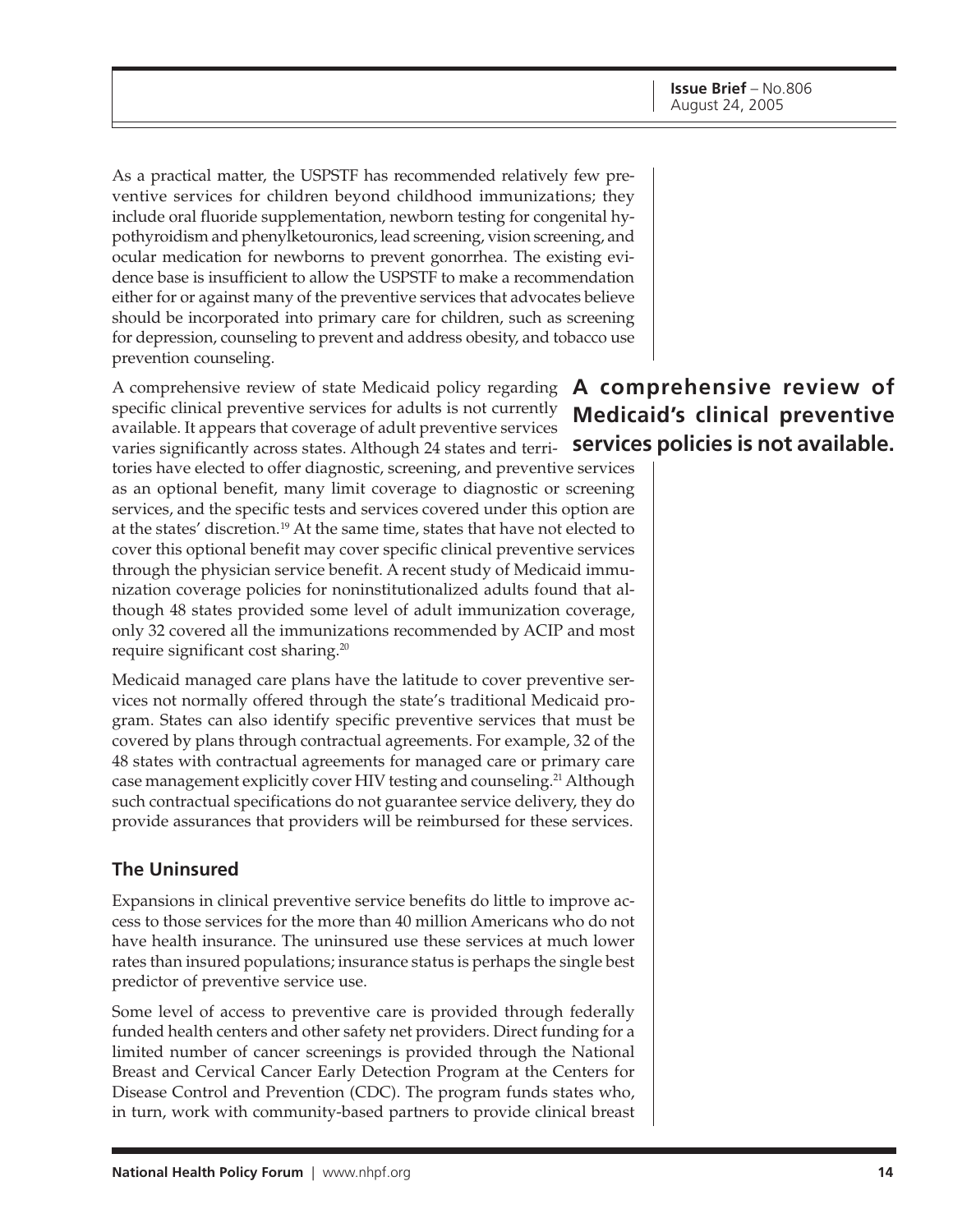exams, mammography, Pap tests, surgical consults, and more definitive diagnostic testing, when needed, to uninsured or underinsured women. The program received \$204 million in fiscal year (FY) 2005 appropriations. Similarly the Section 317 immunization program provides funding to states for vaccines for uninsured adult and underinsured children, while VFC funds vaccines for uninsured children. The Section 317 program received \$479 million in FY 2005 appropriations.

# **PRACTICING WHAT IS PREACHED**

Despite efforts to improve the evidence base and increase insurance coverage for clinical preventive services, the usage rates for many recommended services are unacceptably low, and, at the same time, ineffective services continue to be delivered. About 20 percent of preschool children have not been properly immunized.<sup>22</sup> Approximately 37 percent of Medicare beneficiaries have never received a pneumococcal vaccine and about 30 percent did not receive their annual influenza vaccine.<sup>23</sup> Only 33 percent of adults over the age of 50 have been screened for colorectal cancer.<sup>24</sup>

Available data suggest that adherence rates for behavioral counseling interventions are even lower than those for disease screenings, immunizations, and chemoprevention.<sup>25</sup> Vulnerable populations, including racial and ethnic minorities, the poor, and persons with limited education or English proficiency, are the least likely to have used recommended preventive services of all types.<sup>26</sup>

dence base suggests and current medical practice role in discouraging providers from offering clini-

cal preventive services. Lack of coverage for many services (particularly counseling services), low reimbursement rates for covered services, high patient deductibles, and unclear billing protocols may make preventive services unappealing to some providers.

Factors beyond financial incentives also play an important role in the uptake of preventive services. Even when such services are well covered through insurance, adherence to evidence-based standards can be disappointing. Simply put, providers are often unaware of what preventive services should be delivered, or they lack the systems and processes necessary to ensure that these services are incorporated into primary care. In some cases, particularly for counseling services, providers may not see the provision of preventive services as their role.<sup>27</sup> They may be skeptical about patients' willingness to change behaviors, $28$  may lack confidence in their own skills to support behavioral change, and may be uneasy about the impact such counseling could have on their relationships with patients.

Providers face a number of competing demands in organizing their patient care encounters. Visit times are short and are often focused on addressing the problem or complaint that led the patient to initiate the medical en-

# The reasons for this gap between what the evi- **Use rates for many recommended services** are varied and complex. Despite insurance expan- **are low, particularly among poor, minor**sions, payment concerns continue to play some **ity, and other vulnerable populations.**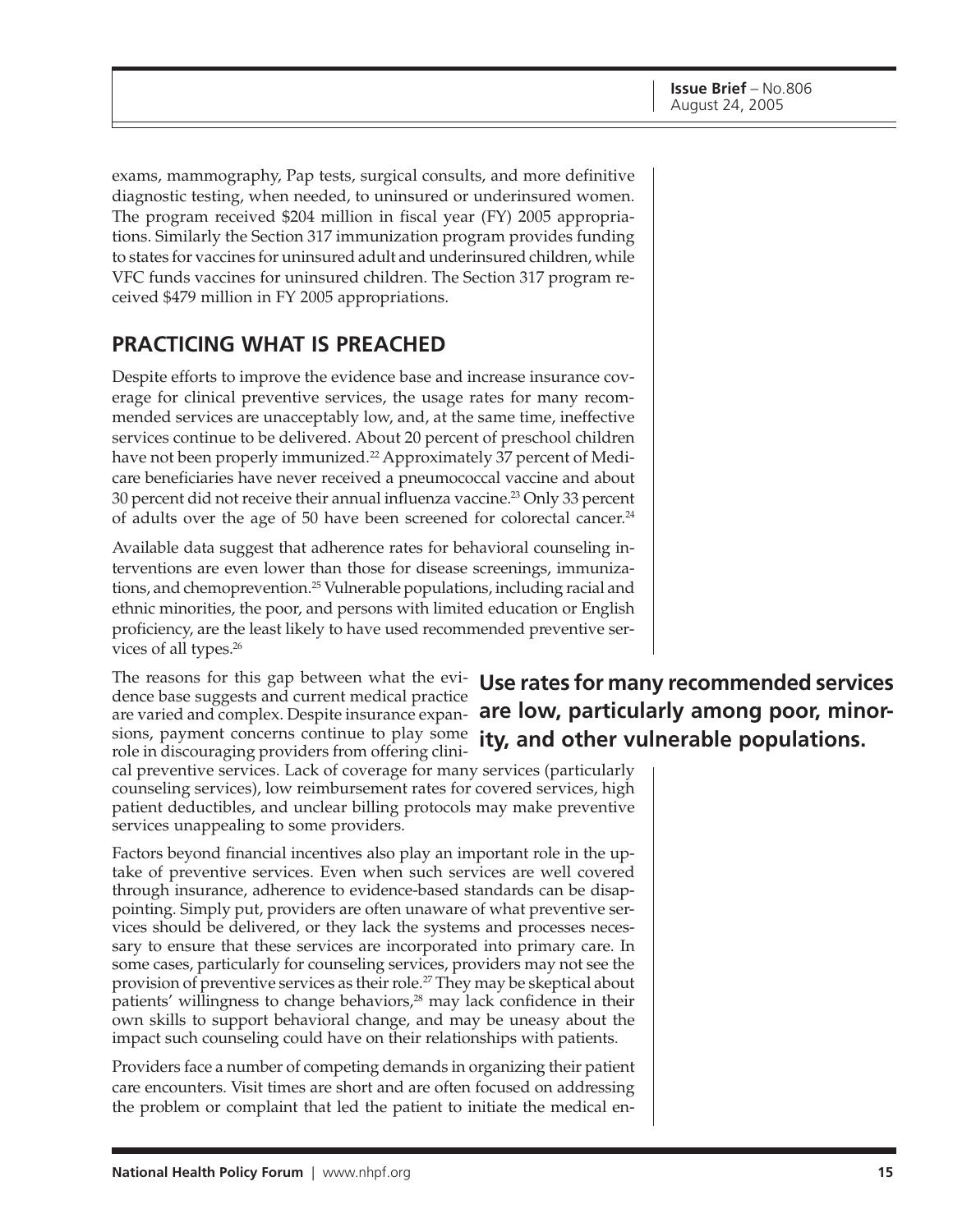counter. The average adult patient has about a dozen risk factors, requiring approximately 24 of the USPSTF's recommended clinical preventive services.29 It would be difficult to accommodate all of these services in a single wellness-oriented visit. Furthermore, several of the recommended services, including mammography and colonoscopy, are not directly provided by

primary care practitioners and would require referrals to different types of clinical providers.

Incorporating a comprehensive set of recommended preventive services into primary care practice is clearly challenging, but some providers appear better-prepared to tackle this challenge than others. A recent study sought

to identify those characteristics of physician practice that were associated with the delivery of diabetic monitoring, cancer screening, and vaccinations. The characteristics associated with higher use of the services studied included practicing in a group with three or more physicians, being board certified, graduating from a medical school in the United States or Canada, and having a low proportion of total practice revenue derived from Medicaid.30

Heavy reliance on Medicaid as a payer (and presumably a high proportion of Medicaid patients) appears to be associated with lower uptake of preventive services for physicians in private practice; however, it is not clear that this association holds for other types of safety net providers. A separate study found that community health center patients were no less likely to receive preventive services than the average patient receiving care from a private physician.<sup>31</sup>

The attitudes, competency, and knowledge base of individual providers may influence whether preventive services are delivered, but systematic changes are likely needed to substantially improve uptake rates. Organizational changes that fundamentally alter the way care is delivered, such as standing orders are among the most powerful interventions that can be taken to boost preventive service use rates. Efforts to give providers retrospective feedback regarding their compliance with preventive service recommendations have proven less effective than point-of-service interventions. Electronic health records, including point-of-service provider reminders and a team-based approach to care are often cited as important structural changes that must occur if preventive services are to be more widely delivered.

Retooling the care delivery process to better support prevention is necessary, but ideally such efforts would also be centered on the needs of patients. Even strongly motivated providers may face patient resistance to the use of preventive services. Financial concerns, as well as attitudes and beliefs, may make patients reluctant to use the preventive services offered to them. Consumers may be unaware of the benefits of such services, or they might undervalue those benefits if faced with out-of-pocket expenses in order to take advantage of them. Patient financial incentives

**Fundamental changes in care delivery, such as electronic health records, may be necessary to increase use of preventive services.**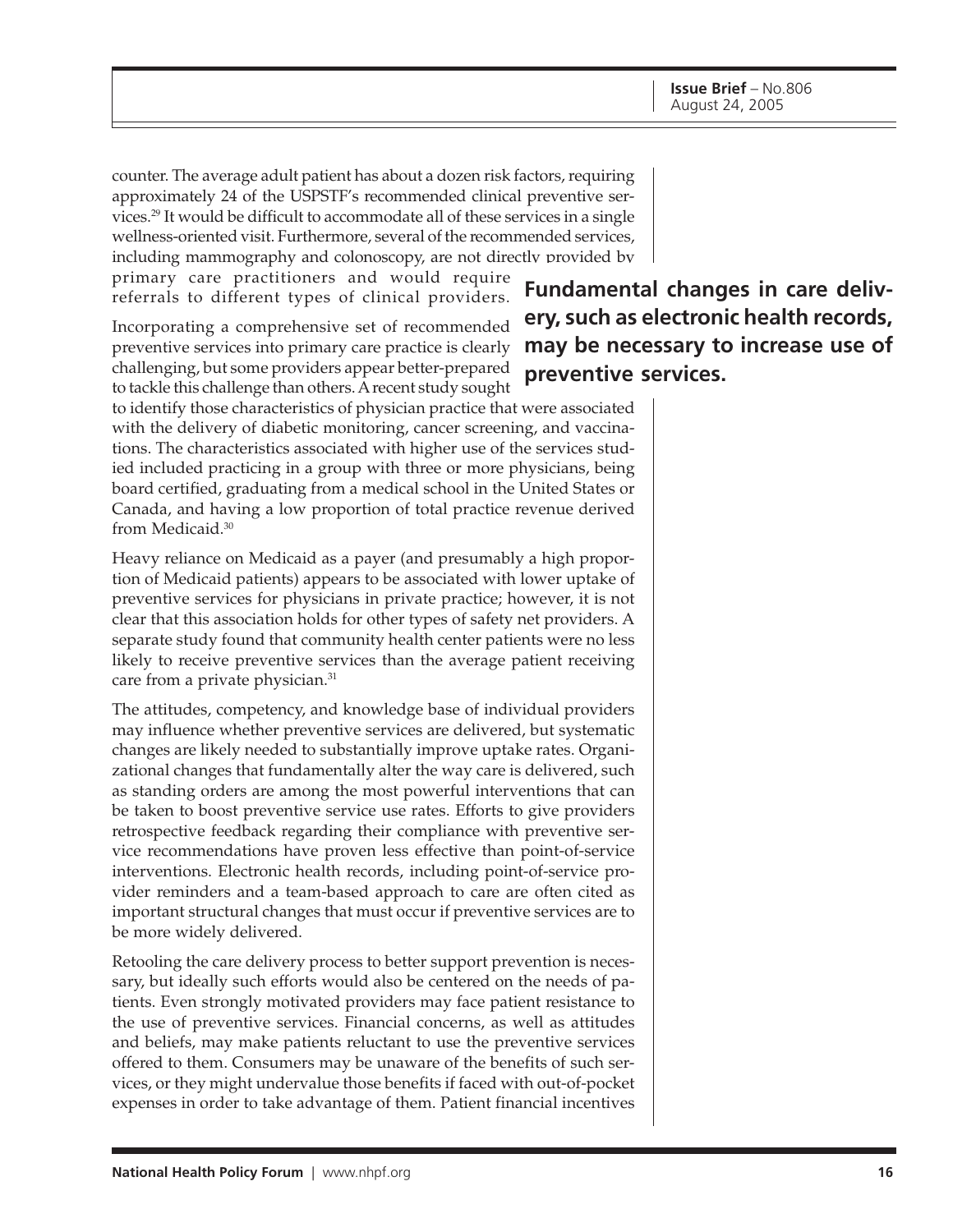are known to have a significant impact on preventive service use. For example, seniors lacking supplemental insurance to cover their Medicare cost-sharing obligations were 10 percent less likely to have received cholesterol screening, mammography, or Pap tests, relative to those patients with supplemental coverage.<sup>32</sup>

Consumer-driven health care coverage models, such as health spending accounts in conjunction with high-deductible insurance plans, may further underscore the need to consider individuals' knowledge and understanding about the relative value of preventive services. As such coverage models become more common, concerns have been raised that preventive service use rates could be undermined if such services are not exempted from the deductible. Some high-deductible plans do provide "first dollar" coverage for preventive care to encourage beneficiaries to use these services.

Increased consumer control over benefits provides greater freedom for patients to decide what services are most appropriate for them in light of their individual circumstances. Consumers are arguably most in touch with their own risks, values, concerns, and preferences and are in the best position to determine which evidence-based preventive services meet their needs. Critics question whether patients will be armed with adequate information to make good decisions. For instance, consumers might bypass beneficial services if they are not sufficiently aware of the value of these services, or they could utilize unnecessary—and potentially harmful—services if swayed by the marketing pitches of opportunistic providers. Advocates and critics of consumer-driven plans agree that good information will be needed to help people make health care decisions and that it will be a challenge to ensure that information keeps pace with rapid technological advances.

# **POLICY IMPLICATIONS**

Policymakers hoping to leverage the potential of preventive services face a number of challenges. These challenges can be summarized as they pertain to particular policy questions.

### **Should additional public funds be used to improve the evidence base?**

Employers, insurers, providers, and consumers all require guidance in determining who should have access to which services and when these services should be provided. Bad decisions in this regard affect both private and public spending on health care services. Despite substantial progress in recent years, the evidence base related to clinical preventive services is not yet robust. The USPSTF has considered 52 services on which recommendations could not be made due to insufficient evidence either for or against the service. These services relate to a wide range of health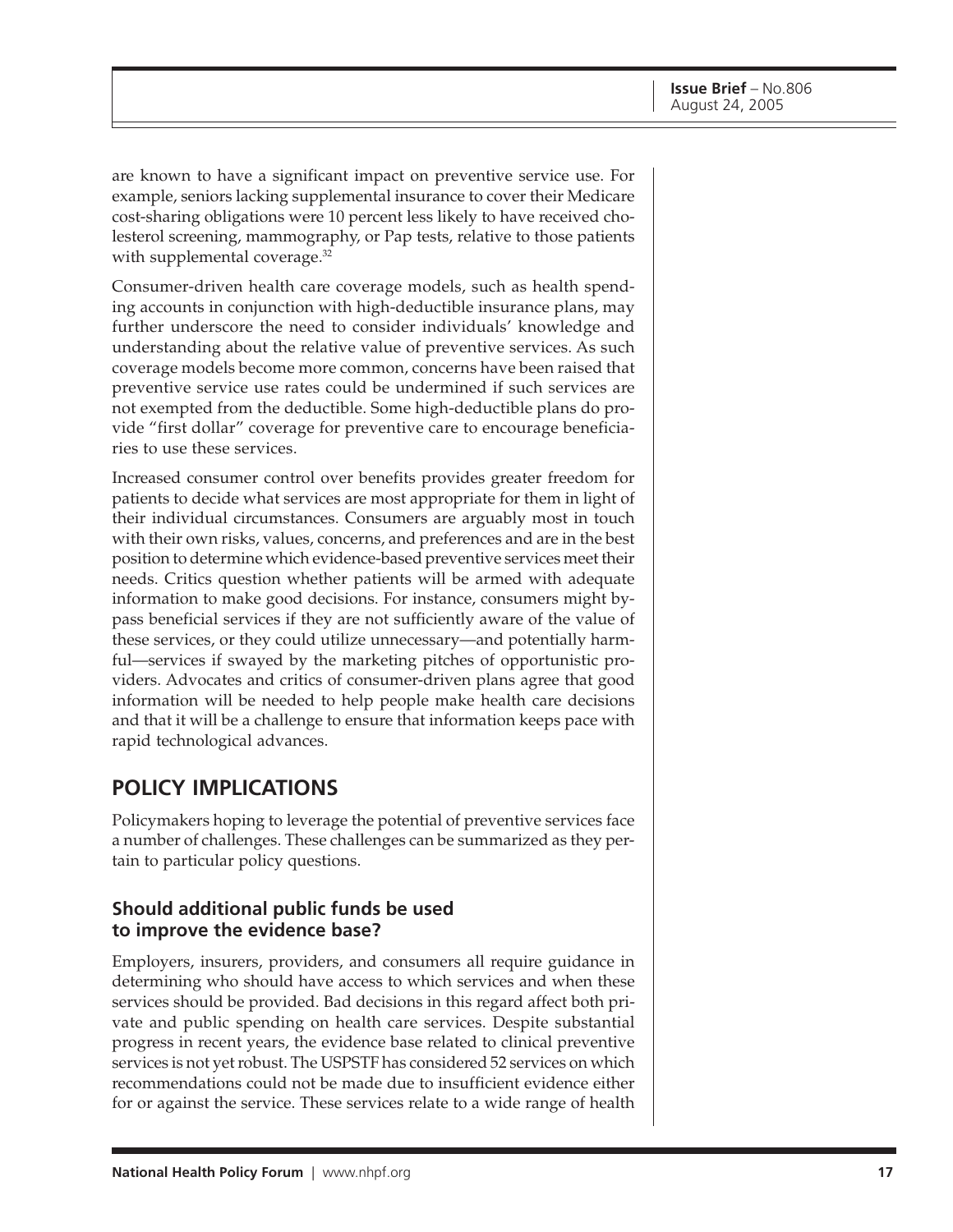conditions, such as obesity, cardiovascular disease, and suicide, all of which place a tremendous burden of disease on society. The USPSTF has clearly identified research gaps in its recommendation statements.

The evidence base for counseling-related services is particularly weak. This weakness reflects the difficulty of assessing these types of interventions due to inconsistent delivery methods, the long time horizon typically associated with behavioral change and health outcomes, and the lack of a clear market incentive for private sector investment in such interventions. Pharmaceutical and device manufacturers can

market disease-screening tools and chemopreventive agents and invest in RCTs in order to gain FDA approval for these products. Similar financial incentives generally do not exist for counseling services, leading to little private sector support for such studies.

The evidence base for disease screenings and preventive agents is far from ideal, however. Effectiveness studies on these products often focus solely on whether the test accurately diagnoses a particular condition or whether the chemical or biological agent prevents a particular disease. These studies are not likely to evaluate whether broad-based implementation of the intervention will result in a meaningful difference in health outcomes for a population.

Policymakers are left to consider the role of public sector financing to fill these holes in the evidence base to both avoid inappropriate utilization of needless preventive services and encourage use of valuable services. Private sector purchasers of health insurance also have an interest in assessing the appropriateness of preventive services. However, these parties may have a short-term perspective in determining the value of an intervention's impact, may not have sufficient resources to conduct an evaluative study independently, or may be reluctant to fund and publish work that would also benefit competitors. Ongoing collaboration with private sector interests will likely be needed to identify opportunities for publicly convened, but potentially co-funded, studies of clinical preventive service effectiveness.

### **How should health insurance coverage policies reflect the existing and emerging evidence base?**

Once an evidence base for a particular service is established, both public and private insurers must decide whether and how to harmonize their coverage policies with these findings. Policymakers should consider how well the evidence regarding preventive services is made available to private sector insurers and examine the mechanisms through which this evidence is incorporated into the coverage policies of public insurance programs.

Critics have long argued that relying on congressional approval for each and every preventive service benefit under the Medicare program is imprudent, given the rapid proliferation of new interventions and the expanding evidence base related to these services. These critics maintain that a more streamlined process, such as a general approval for all

**The evidence base for clinical preventive services is growing, but it needs further improvement.**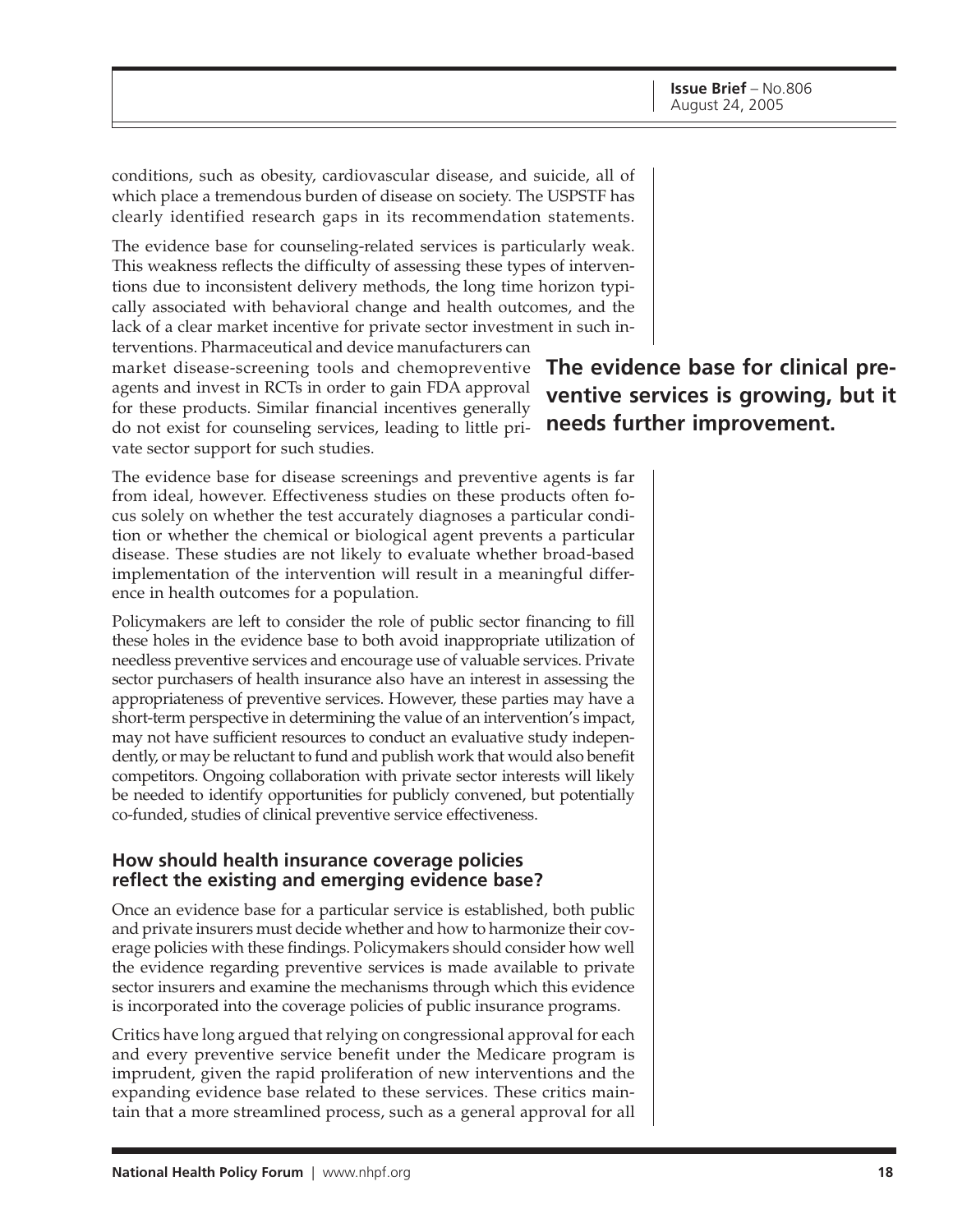services recommended by the USPSTF or the creation of an administrative process for modifying preventive coverage, should be put in place.

Others believe that private, market-based organizations are best suited to design benefit packages that meet consumers' needs and advocate for expanded reliance on Medicare and Medicaid managed care plans to fill this need. Whether the service in question is preventive or therapeutic, some policymakers contend that private plans are better equipped than a government bureaucracy to develop coverage decisions that are in line with the scientific evidence and free from political interference. However, the majority of Medicare beneficiaries are enrolled in the traditional program, so congressional interest in the evolution of clinical preventive services and the evidence base regarding these services will likely be needed for the foreseeable future.

At the same time, opportunities exist to assess the merit of preventive services that are covered through Medicare and Medicaid but are not yet supported by the existing evidence base. The new preventive benefits established for Medicare beneficiaries under the MMA were intended to improve the health and well being of beneficiaries, but the effect these services will have on health outcomes is unclear. The "welcome to Medicare" physical examinations delivered to new Medicare beneficiaries are likely to vary in content, comprehensiveness, and quality of follow-up services. Exploring the implications of this variation could provide important information regarding the best way to provide preventive services to seniors.

Private health plans serving both the publicly and privately insured will need assistance in keeping abreast of the evolving evidence base, as will employers and state-based purchasers. Private sector organizations, such as the National Business Group on Health, have collaborated with federal agencies to help purchasers pursue an evidence-based approach to health benefits design. Opportunities may exist to amplify efforts such as these.

#### **In what way should providers be supported to implement evidence-based practices?**

Federal activities have historically supported the dissemination and adoption of best practices related to preventive care, and some argue that these efforts should be strengthened. The USPSTF was originally convened to synthesize the available evidence to help providers make sound clinical decisions. Since its inception, the USPSTF has looked for ways to make this information more readily available to practicing clinicians. AHRQ's Prevention Dissemination and Implementation (PDI) program (formerly known as Put Prevention into Practice) seeks to distribute USPSTF findings through multiple communication vehicles. PDI has developed Web-based tools, interactive search engines, PDAbased software, and listserv notices as means to broadcast updates of recommendations. A new pocket guide of USPSTF recommendations is available to order or download.33 The program also provides clinicians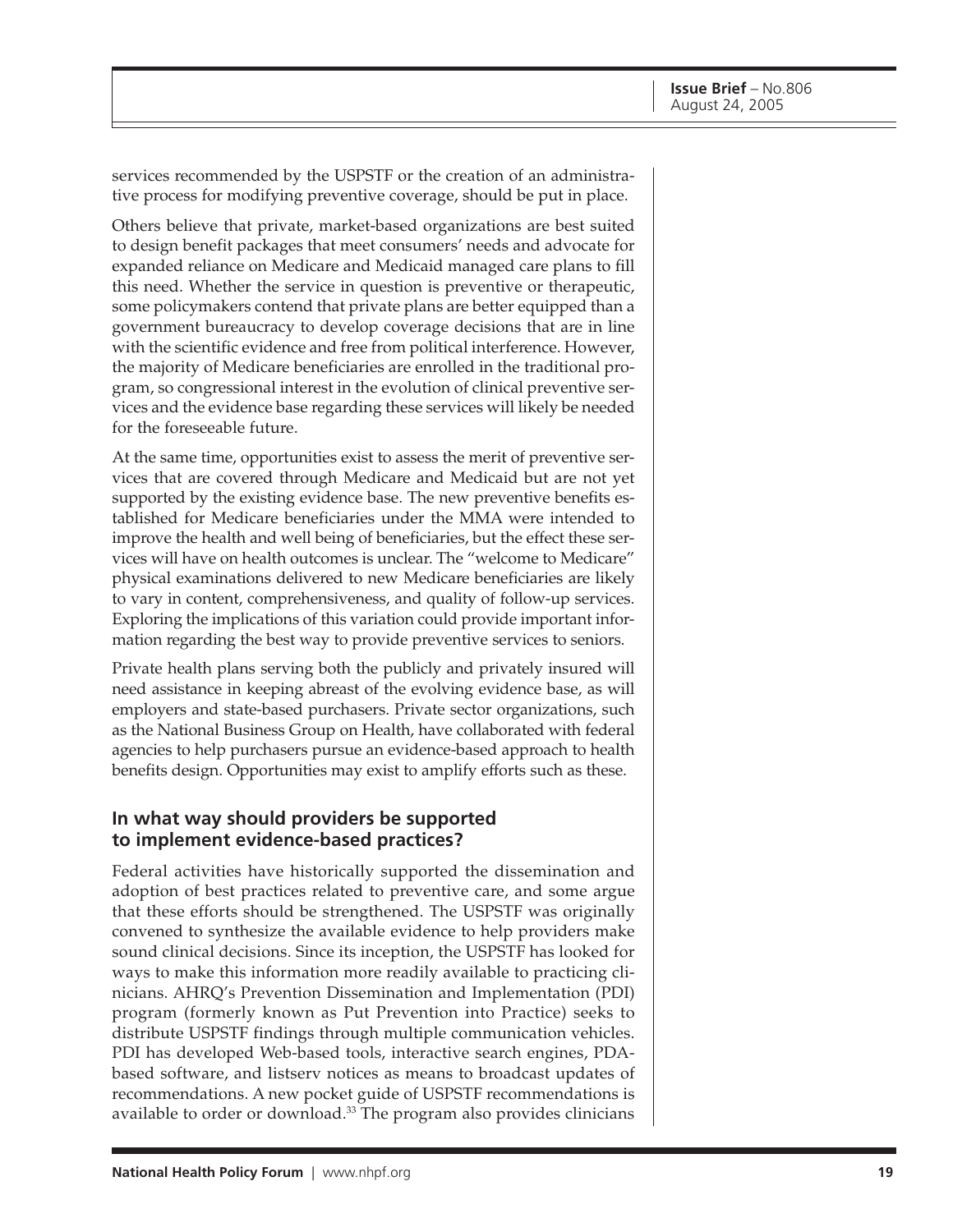with tools and guidance to address the barriers that can impede the delivery of recommended services.

A variety of other government-sponsored efforts to increase both provider awareness and use of preventive services have been attempted. They include efforts by the Quality Improvement Organizations (QIOs) created by Centers for Medicare & Medicaid Services (CMS), as well as programming provided through the CDC, and the Health Resources and Services Administration (HRSA).

Some would argue that additional resources are needed to bring these activities up to scale and to allow for more active outreach to clinicians. Additional research on the barriers facing physicians and the most effective ways to overcome these hurdles has been suggested. Others have expressed concerns that targeted efforts to change preventive service practices could never achieve the critical mass necessary to ensure widespread dissemination and only contribute to the information overload and fragmentation experienced by clinicians. These observers call for a more integrated approach to improving the quality of primary care.

Broader policy efforts related to a national health information infrastructure, pay-for-performance initiatives, and medical education clearly have the potential to influence the delivery of preventive services. Federal funding and support for the development of information systems, revised educational expectations, revamped clinical processes, improved caremanagement techniques, and rigorous performance measurement may have an even greater influence on prevention-oriented care than those activities specifically directed at the uptake of clinical preventive services. In light of the systemic failings that undermine preventive care, policy initiatives that address these fundamental dysfunctions in the delivery system appear necessary for preventive and treatment practices alike.

Shifting health care providers' focus to health rather than disease is widely espoused as a critical dimension of highquality primary care, but some believe that this goal is not realistic given the very nature of medical science, training, and financing. Those holding this perspective are skeptical that medical practice can adapt to the demands of wellness-centered care and advocate policies that look beyond the traditional biomedical, clinical model. The ambivalence with which many health care providers view their role in prevention, particularly in offering behavioral counseling, lends credence to this perspective. Others counter that no alternative infrastructure

#### **Evaluating Alternatives to Clinical Prevention**

CMS is designing a demonstration project, called the Senior Risk Reduction Program, which would use a variety of questionnaire-based risk assessment tools to screen fee-for-service beneficiaries for health risks, gauge use of preventive services, and refer beneficiaries to nonclinical settings for lifestyle modification and other support services. The project would test different methods for assessing risks and providing preventive services in home and community settings, including peer support groups and self-management tools. Although planned for some time now, the demonstration design has not yet been finalized and is awaiting clearance by the Department of Health and Human Services and the Office of Management and Budget.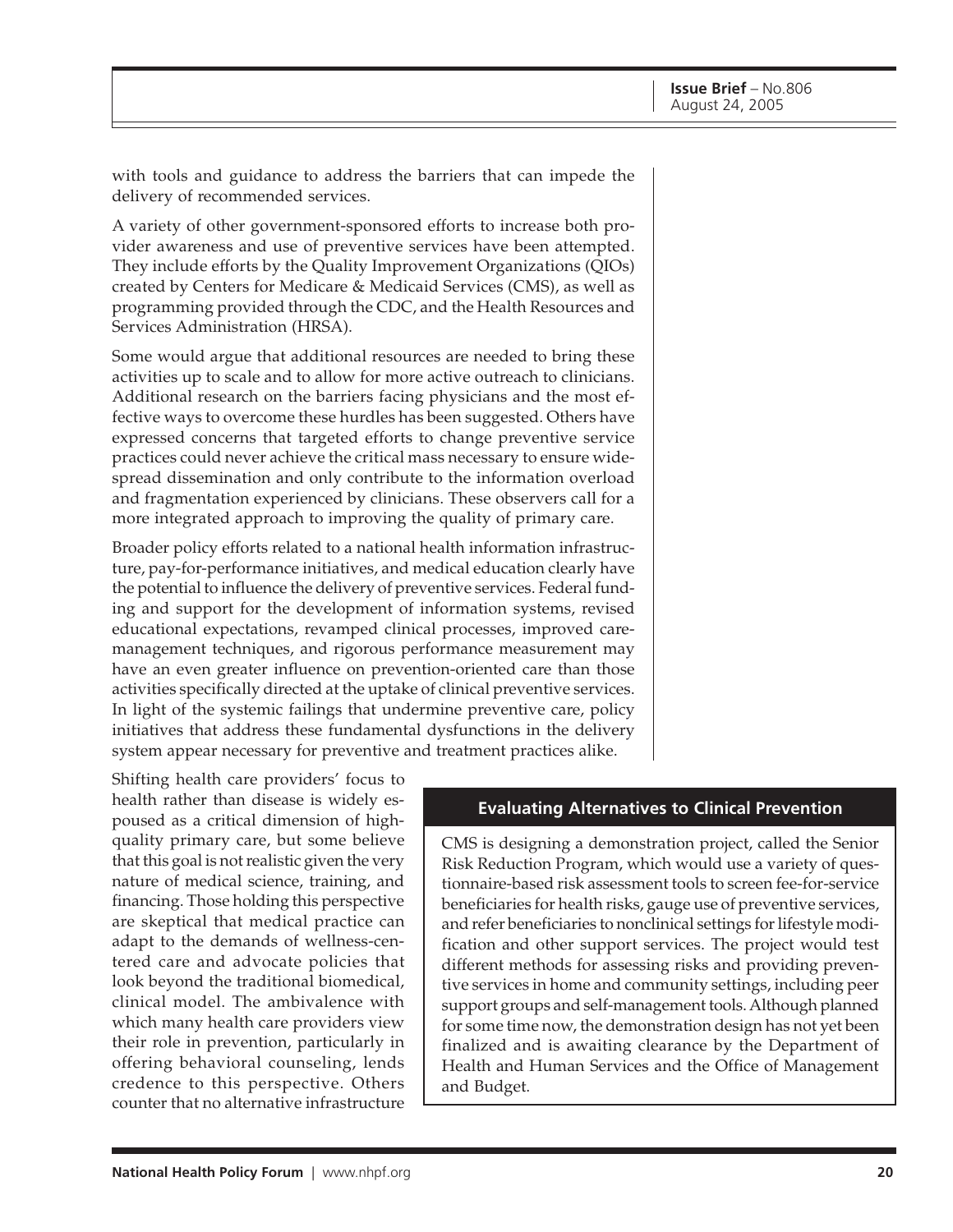is sufficiently developed and deployed to assume the preventive roles health care clinicians are now being asked to play. Although many acknowledge the shortcomings of medical practice, addressing these problems is often seen as a more viable approach than creating nonclinical alternatives like community- or worksite-based services. In reality, broadscale uptake of preventive services may need to rely on multiple delivery mechanisms, including both clinical and nonclinical settings.

#### **What type of information will assist consumers in making appropriate choices?**

Although health policy debate has often focused on ways to improve the effectiveness and efficiency of health care providers, there is a growing recognition that consumers can play a pivotal role in shaping the care they receive. This understanding is perhaps most evident in the growing visibility of consumer-directed health insurance models, but it is also affecting more traditional approaches to health care financing and delivery. Actively engaging patients in their own care management has been shown to improve compliance as well as outcomes for both preventive and therapeutic interventions.

Consumer values, attitudes, and beliefs have long played a particularly strong role in the uptake of preventive services, considering these services have often required out-of-pocket outlays. In many ways, an examination of preventive service use

could provide a useful window into a future driven increasingly by individual decision making and financial risk. The history of preventive services suggests that consumers do not always make decisions in alignment with their long-term health interests. The reasons for this "flawed" decision making are complex; consumers may lack complete information, may be unable to navigate the complexities of the information presented, or may place a higher value on other priorities or concerns.

Individuals' care-seeking behavior is often not as rational as health economists would like to imagine. Decisions are frequently mediated by emotional responses, such as fears that may be disproportionate to actual risks, trust in professional and familial care givers, and expectations regarding quality of life and longevity, all of which have deep cultural, and sometimes religious, roots. The influence of these motivators is not fully understood, and important differences between racial, ethnic, and socio-economic groups have not been adequately explored.

Additional research is needed to determine how consumers access and use information in choosing preventive services and to measure the extent to which other factors, such as competing needs and personal values, influence these decisions. Findings from such research could aid in the development of consumer-oriented interventions to increase use of appropriate services and decrease use of unnecessary services.

# **Prevention may need to rely on multiple delivery mechanisms, including clinical and nonclinical settings.**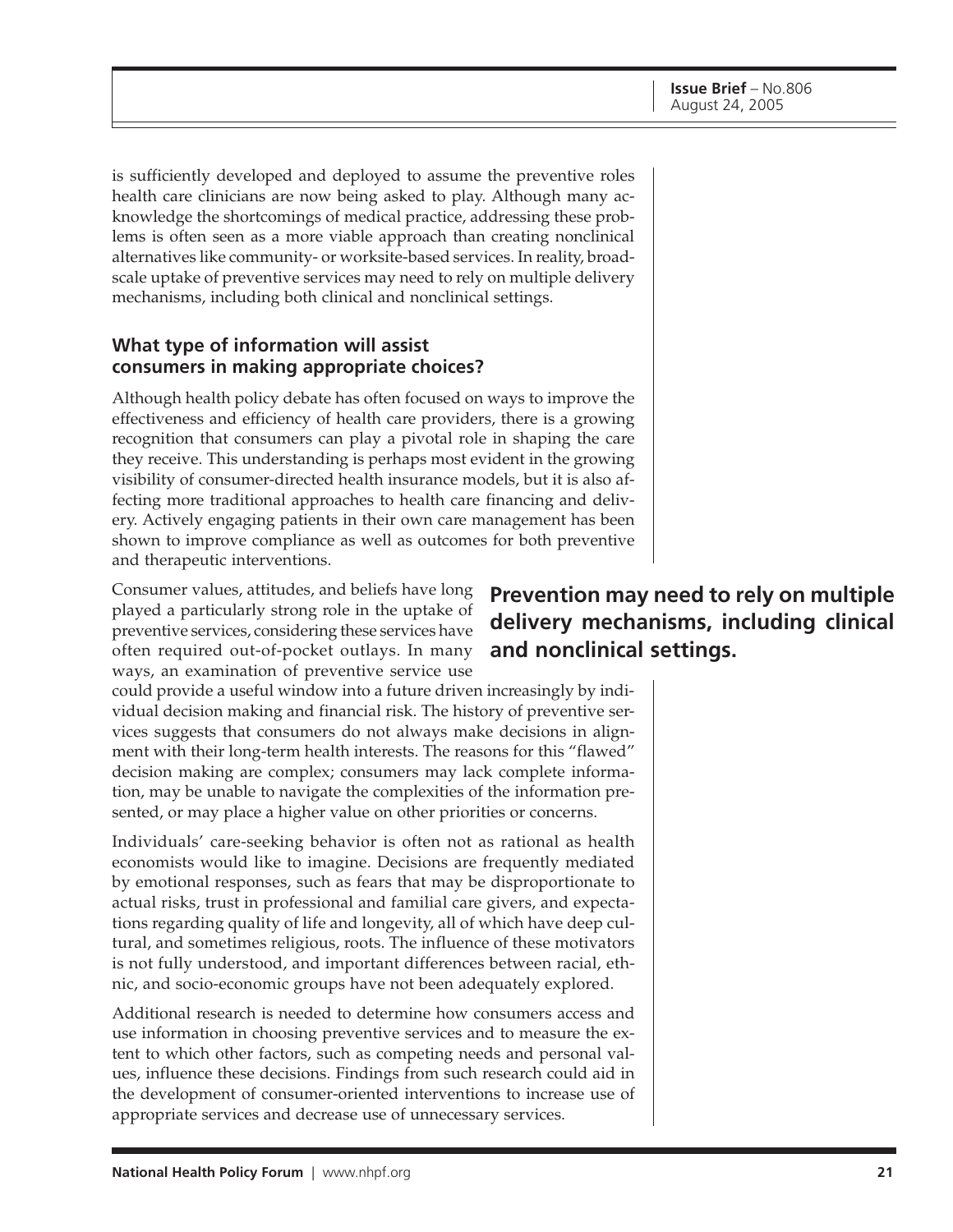## **CONCLUSION**

The vision of a true *health* care system remains a compelling, but elusive, goal. Moving toward that goal will require improved scientific evidence regarding how best to prevent disease and disability, as well as a more nuanced understanding of how to motivate employers, insurers, providers, and consumers to act in a manner consistent with that evidence base. In the short term, budgetary constraints may require policymakers to choose between expanding the evidence base related to the value of preventive services and improving the implementation of prevention-oriented interventions known to be highly valuable.

# **ENDNOTES**

1. Steven H. Woolf and David Atkins, "The Evolving Role of Prevention in Health Care: Contributions of the U.S. Preventive Services Task Force," *American Journal of Preventive* Medicine 20, suppl. 3 (2001): 13–20.

2. Russell P. Harris *et al.*, "Current Methods of the U.S. Preventive Services Task Force: A Review of the Process," *American Journal of Preventive Medicine*, 20, suppl. 3 (2001): 21–35.

3. Harris, "Current Methods of the U.S. Preventive Services Task Force," 26.

4. American Diabetes Association, "Gestational diabetes mellitus," *Diabetes Care,* 25, suppl. 1 (2002): S94–S96.

5. American College of Obstetricians and Gynecologists Practice Bulletin, "Clinical management guidelines for obstetrician-gynecologists," no. 30, in *Obstetrics & Gynecology* 98, no. 3 (September 2001): 525–38.

6. Woolf and Atkins, "The Evolving Role of Prevention in Health Care," 10.

7. Harris, "Current Methods of the U.S. Preventive Services Task Force," 28.

8. Somnath Saha *et al.*, "The Art and Science of Incorporating Cost-Effectiveness in Evidence-based Recommendations for Clinical Preventive Services," *American Journal of Preventive Medicine*, 20, suppl. 3 (2001): 35.

9. Ashley Coffield *et al*., "Priorities Among Recommended Clinical Preventive Services," *American Journal of Preventive Medicine*, 21, no. 1 (2001).

10. Coffield *et al.*, "Priorities Among Recommended Clinical Preventive Services," 7.

11. Saha *et al.*, "The Art and Science of Incorporating Cost-Effectiveness," 37.

12. M. A. Bondi *et al*., "Employer Coverage of Clinical Preventive Services in the United States," *American Journal of Health Promotion,* publication pending.

13. Bondi *et al*., "Employer Coverage of Clinical Preventive Services in the United States."

14. Partnership for Prevention, *Preventive Services: Helping States Improve Mandates*, Washington, DC, 2002; available at [www.prevent.org/publications/Preventive\\_Services\\_](http://www.prevent.org/publications/Preventive_Services_State_Mandate_Brief_FINAL.pdf) State\_Mandate\_Brief\_FINAL.pdf.

15. Social Security Act, title XVIII, section 1862; available at [www.ssa.gov/OP\\_Home/](http://www.ssa.gov/OP_Home/ssact/title18/1862.htm) ssact/title18/1862.htm.

16. Gilbert S. Omenn, "Historical and Current Policy Issues in Establishing Clinical Preventive Services under Medicare from A Better Medicare for Healthy Seniors," in *Recommendations to Modernize Medicare's Prevention Policies*, Partnership for Prevention: Washington, DC, 2003, 14; available at [www.prevent.org/publications/medicare.pdf.](http://www.prevent.org/publications/medicare.pdf)

**Endnotes** / continued ➤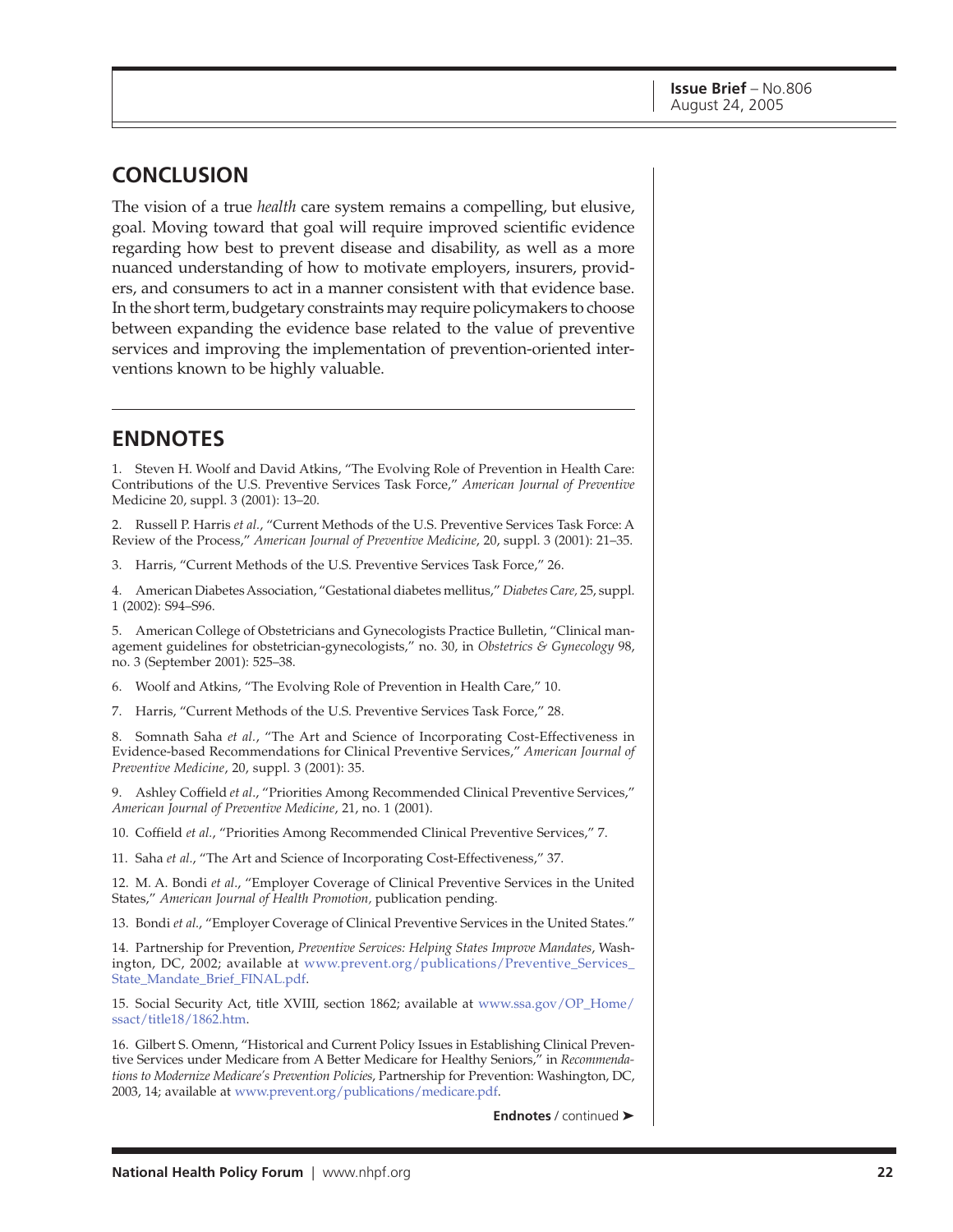#### **Endnotes** / continued

17. Public Law 108-173, Title VI, Subtitle B.

18. Jonathan E. Fielding and Peter V. Long, "Increasing Use of Clinical Preventive Services among Medicare Beneficiaries from A Better Medicare for Healthy Seniors," in *Recommendations to Modernize Medicare's Prevention Policies*, Partnership for Prevention, Washington, DC, 2003, 55; available a[t www.prevent.org/publications/medicare.pdf.](http://www.prevent.org/publications/medicare.pdf)

19. Kaiser Commission on Medicaid and the Uninsured, "Medicaid Benefits," compiled by Health Management Associates from Medicaid State Plans and Amendments, March 2003; available at [www.kff.org/medicaidbenefits/diagnostic.cfm.](http://www.kff.org/medicaidbenefits/diagnostic.cfm)

20. Sara Rosenbaum *et al*., "The Epidemiology of US Immunization Law: Medicaid Coverage of Immunization for Non-institutionalized Adults," Center for Health Services Research and Policy, November 2003; available at [www.gwhealthpolicy.org/downloads/](http://www.gwhealthpolicy.org/downloads/Medicaid_Immunization_Study.pdf) Medicaid\_Immunization\_Study.pdf.

21. John Palen *et al*., "Integrating HIV Prevention Services into the Clinical Care Setting in Medicaid and Ryan White CARE Act Programs: Legal, Financial, and Organizational Issues," Henry J. Kaiser Family Foundation, HIV/AIDS Policy Brief, December 2004; available at [www.kff.org/hivaids/upload/Integrating-HIV-Prevention-Services-into-the-](http://www.kff.org/hivaids/upload/Integrating-HIV-Prevention-Services-into-the-Clinical-Care-Setting-in-Medicaid-and-Ryan-White-CARE-Act-Programs-Legal-Financial-and-Organizational-Issues-Policy-Brief.pdf)Clinical-Care-Setting-in-Medicaid-and-Ryan-White-CARE-Act-Programs-Legal-Financialand-Organizational-Issues-Policy-Brief.pdf.

22**.** *Morbidity and Mortality Weekly Report*, "National, State, and Urban Area Vaccination Coverage Among Children Aged 19–35 Months—United States, 2004," 54, no. 29 (July 29, 2005): 717–721; available a[t www.cdc.gov/mmwr/preview/mmwrhtml/mm5429a1.htm.](http://www.cdc.gov/mmwr/preview/mmwrhtml/mm5429a1.htm)

23. Janet Heinrich, Government Accountability Office, "Medicare Preventive Services: Most Beneficiaries Receive Some but Not All Recommended Services," GAO-04-1004T, testimony before the Subcommittee on Health, Committee on Energy and Commerce, U.S. House of Representatives, September 2004; available at [www.gao.gov/new.items/d041004t.pdf.](http://www.gao.gov/new.items/d041004t.pdf)

24. CDC, "Data 2010…the Healthy People 2010 Database," interactive database; available at [http://wonder.cdc.gov/data2010/focus.htm.](http://wonder.cdc.gov/data2010/focus.htm)

25. Evelyn Whitlock *et al.*, "Evaluating Primary Care Behavioral Counseling Interventions: An Evidence-based Approach," *American Journal of Preventive Medicine*, 22, no. 4 (2002): 267–284.

26. H. Pham *et al*., "Delivery of Preventive Services to Older Adults by Primary Care Physicians," *Journal of the American Medical Association*, 294, no. 4 (July 27, 2005): 480.

27. Whitlock, "Evaluating Primary Care Behavioral Counseling Interventions," 275.

28. *Accelerating the Adoption of Preventive Health Services: Building New Partnerships and Community Commitment*, NIHCM/CDC Conference Proceedings, September 2002; available at [www.nihcm.org/prevention.pdf.](http://www.nihcm.org/prevention.pdf)

29. Coffield *et al*., "Priorities Among Recommended Clinical Preventive Services."

30. Pham, "Delivery of Preventive Services to Older Adults," 473.

31. A. S. O'Malley and J. Mandelblatt, "Delivery of preventive services for low income persons over 50: A Comparison of CHCs to private doctors offices," *Journal of Community Health*, 28 (2003): 185.

32. Fielding and Long, "Increasing Use of Clinical Preventive Services," 64.

33. U.S. Preventive Services Task Force, Agency for Healthcare Research and Quality, www.preventiveservices.ahrq.gov.

#### **NATIONAL** HEALTH POLICY **FORUM**

*The National Health Policy Forum is a nonpartisan research and public policy organization at The George Washington University. All of its publications since 1998 are available online at www.nhpf.org.*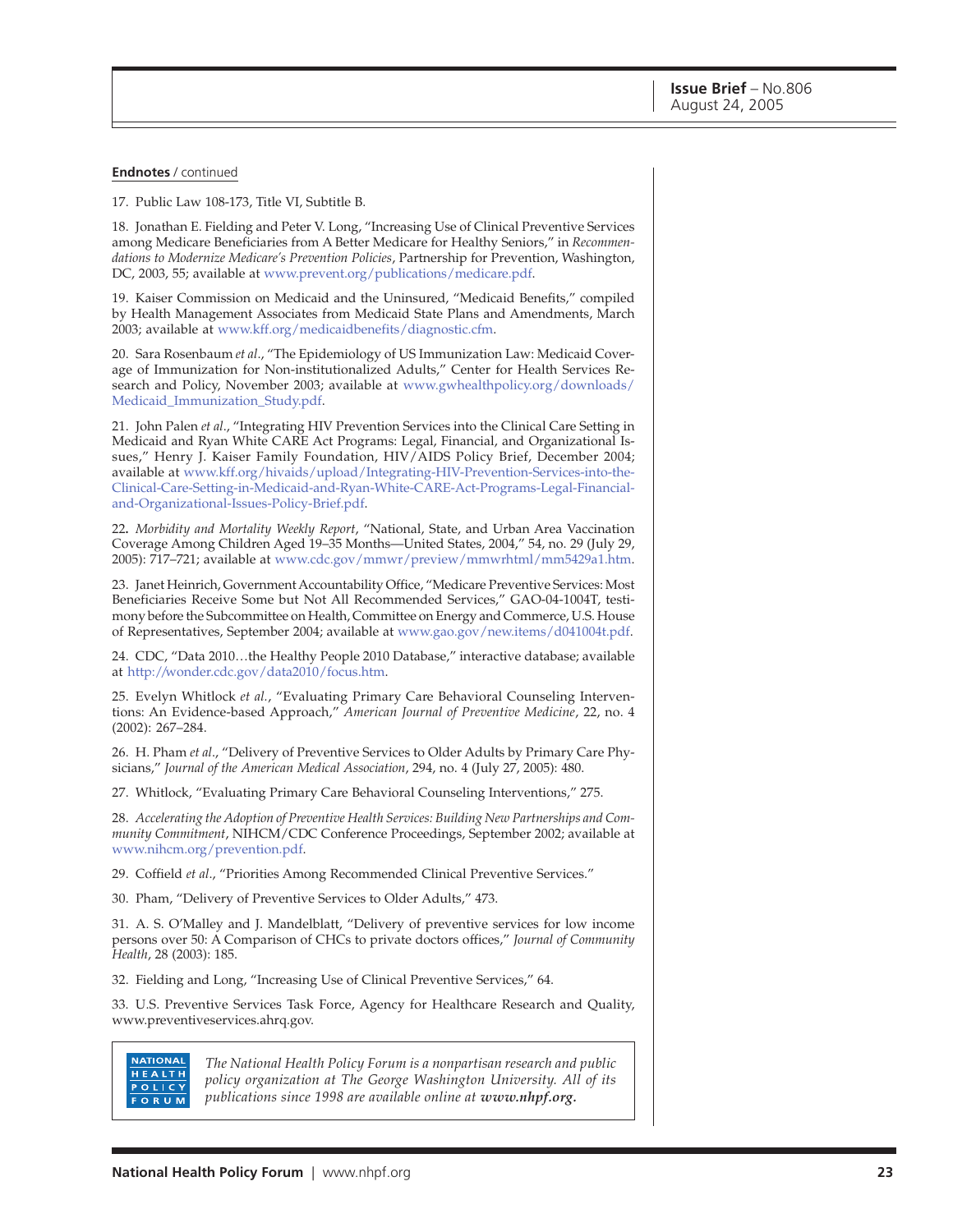| <b>SERVICE</b>                                                                                    | POPULATION                                                                                                              | <b>COMMENTS</b>                                                                                                                                                                                                   |
|---------------------------------------------------------------------------------------------------|-------------------------------------------------------------------------------------------------------------------------|-------------------------------------------------------------------------------------------------------------------------------------------------------------------------------------------------------------------|
| Screening for abdominal aortic aneurysm                                                           | Ever-smoking men ages 65 to 75 years: B                                                                                 | Never-smoking men ages 65 to 75: C<br>Women: D                                                                                                                                                                    |
| Screening for alcohol misuse                                                                      | Adults: B                                                                                                               | Adolescents: I                                                                                                                                                                                                    |
| Aspirin for primary prevention of cardiovascular events                                           | Adults at increased risk: A                                                                                             | No subgroups                                                                                                                                                                                                      |
| Screening for asymptomatic bacteriuria                                                            | Pregnant women: A                                                                                                       | Non-pregnant women and men: D                                                                                                                                                                                     |
| Discussion of chemoprevention of breast cancer                                                    | Women at increased risk of breast cancer<br>and decreased risk of adverse events: B                                     | Women not at increased risk of<br>breast cancer: D                                                                                                                                                                |
| Screening for breast cancer with mammography                                                      | Women ages 40+: B                                                                                                       | Screening with clinical breast exam or<br>breast self exam: I                                                                                                                                                     |
| Structured breastfeeding education and behavioral<br>counseling programs to promote breastfeeding | Women after child birth: B                                                                                              | Brief interventions or peer counseling to<br>promote breastfeeding: I                                                                                                                                             |
| Screening for cervical cancer with Pap smear                                                      | Women younger than age 65 who are<br>sexually active and have a cervix: A                                               | Screening with human papillomas virus test: I<br>Women who have had total hysterectomy<br>Women over 65 who have had previous<br>Screening with new technologies:<br>for benign disease: D<br>negative screens: D |
| Screening for chlamydia                                                                           | Pregnant women at increased risk<br>≃<br>and age 25 and younger:<br>Increased risk women: A                             | Low risk pregnant women and age 26+: C<br>Low risk women: C<br>Men: I                                                                                                                                             |
| Screening for colorectal cancer                                                                   | Adults ages 50+: A                                                                                                      | No subgroups                                                                                                                                                                                                      |
| Prevention of dental caries                                                                       | supplementation in specific areas whose<br>Preschool children, using oral fluoride<br>water is deficient in fluoride: B | Preschool children, using risk assessment: I                                                                                                                                                                      |
| Screening for depression                                                                          | Adults within a system of care: B                                                                                       | Children and adolescents: I                                                                                                                                                                                       |
| Screening for type 2 diabetes                                                                     | Adults with hypertension or dyslipidemia: B                                                                             | Adults without hypertension or dyslipidemia: I                                                                                                                                                                    |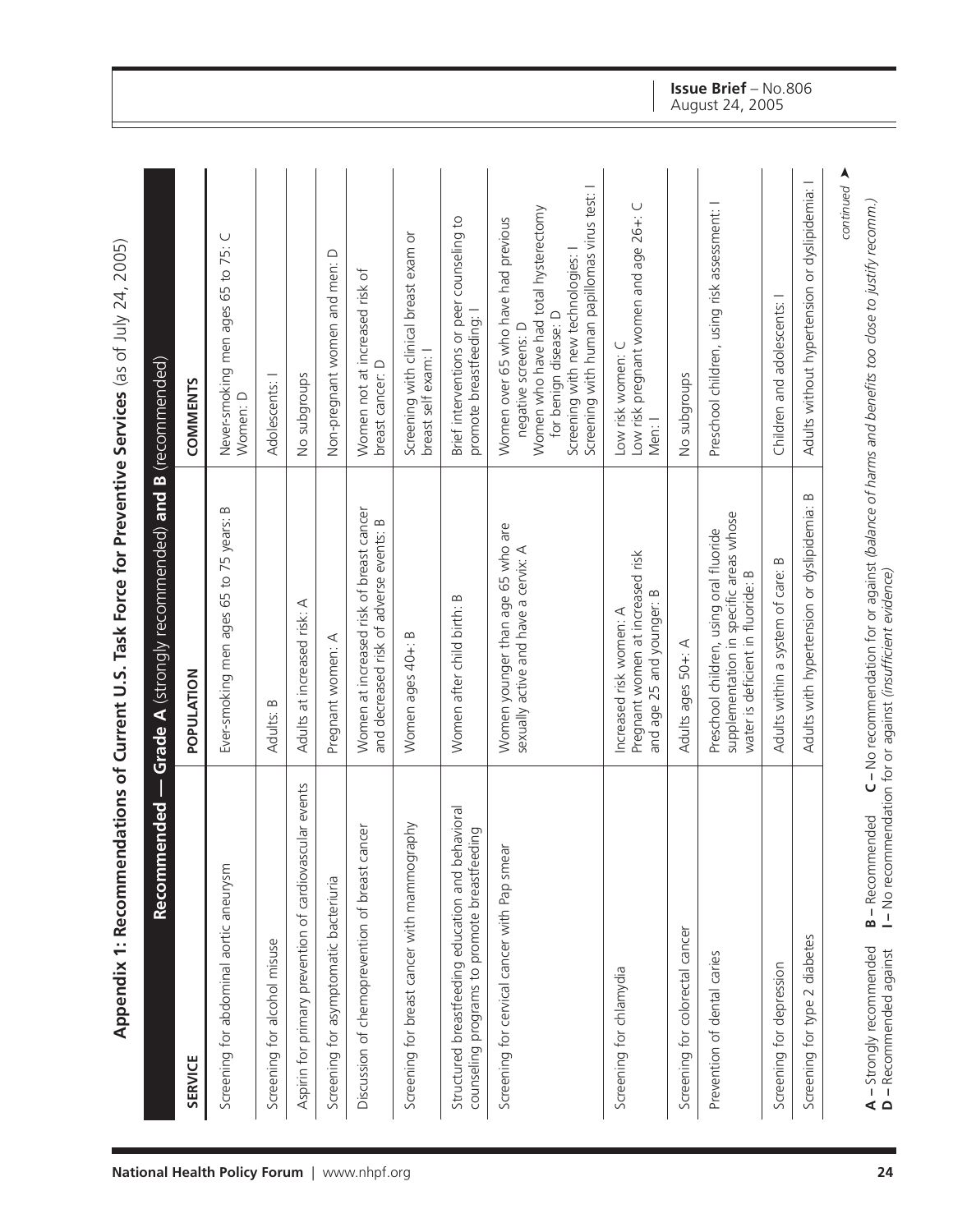|                                                                                 | POPULATION                                                                                                                                                                                    | <b>COMMENTS</b>                                                                                                         |
|---------------------------------------------------------------------------------|-----------------------------------------------------------------------------------------------------------------------------------------------------------------------------------------------|-------------------------------------------------------------------------------------------------------------------------|
| Intensive behavioral dietary counseling                                         | $\infty$<br>risk factors for cardiovascular disease:<br>Adults with hyperlipidemia or other                                                                                                   | Routine behavioral counseling to promote<br>a healthy diet: I                                                           |
| Screening for gonorrhea                                                         | who are pregnant if they are at high risk: B<br>Sexually active women, including those<br>Newborns: A                                                                                         | Pregnant women not at high risk: I<br>Men and women at low risk: D<br>Men at high risk: I                               |
| Screening for hepatitis B                                                       | Pregnant women: A                                                                                                                                                                             | General non-pregnant population: D                                                                                      |
| Screening for HIV                                                               | All adolescents and adults at increased risk: A<br>All pregnant women: A                                                                                                                      | All adolescents and adults<br>not at increased risk: C                                                                  |
| Screening for hypertension                                                      | Adults ages 18+: A                                                                                                                                                                            | Children and adolescents: I                                                                                             |
| Screening for lipid disorders                                                   | Men 20 to 35, women 20 to 45 with<br>of total cholesterol and high density<br>Screening including measurement<br>lipoprotein cholesterol: B<br>Men 35+, women 45+: A<br>other risk factors: B | Men 20 to 35, women 20 to 45 without<br>Screening including measurement<br>other risk factors: C<br>of triglycerides: I |
| counseling and behavioral interventions<br>Screening for obesity with intensive | Adults: B                                                                                                                                                                                     | Counseling for overweight, not obese: I<br>Screening with low to moderate<br>intensity counseling:                      |
| Screening for osteoporosis                                                      | Women ages 65+ and women 60 to 64<br>with risk factors: B                                                                                                                                     | women 60 to 64 without risk factors: C<br>Women younger than age 60 and                                                 |
| Screening for syphilis                                                          | Increased risk and pregnant women: A                                                                                                                                                          | Not increased risk: D                                                                                                   |
| Screen for tobacco use and provide<br>tobacco cessation interventions           | Pregnant women: A<br>Adults: A                                                                                                                                                                | Screening for tobacco use or interventions<br>to prevent or treat tobacco use among<br>adolescents and children: I      |
| Visual impairment to detect amblyopia,<br>strabismus, visual field defect       | Children younger than 5 years old: B                                                                                                                                                          | No other subgroups                                                                                                      |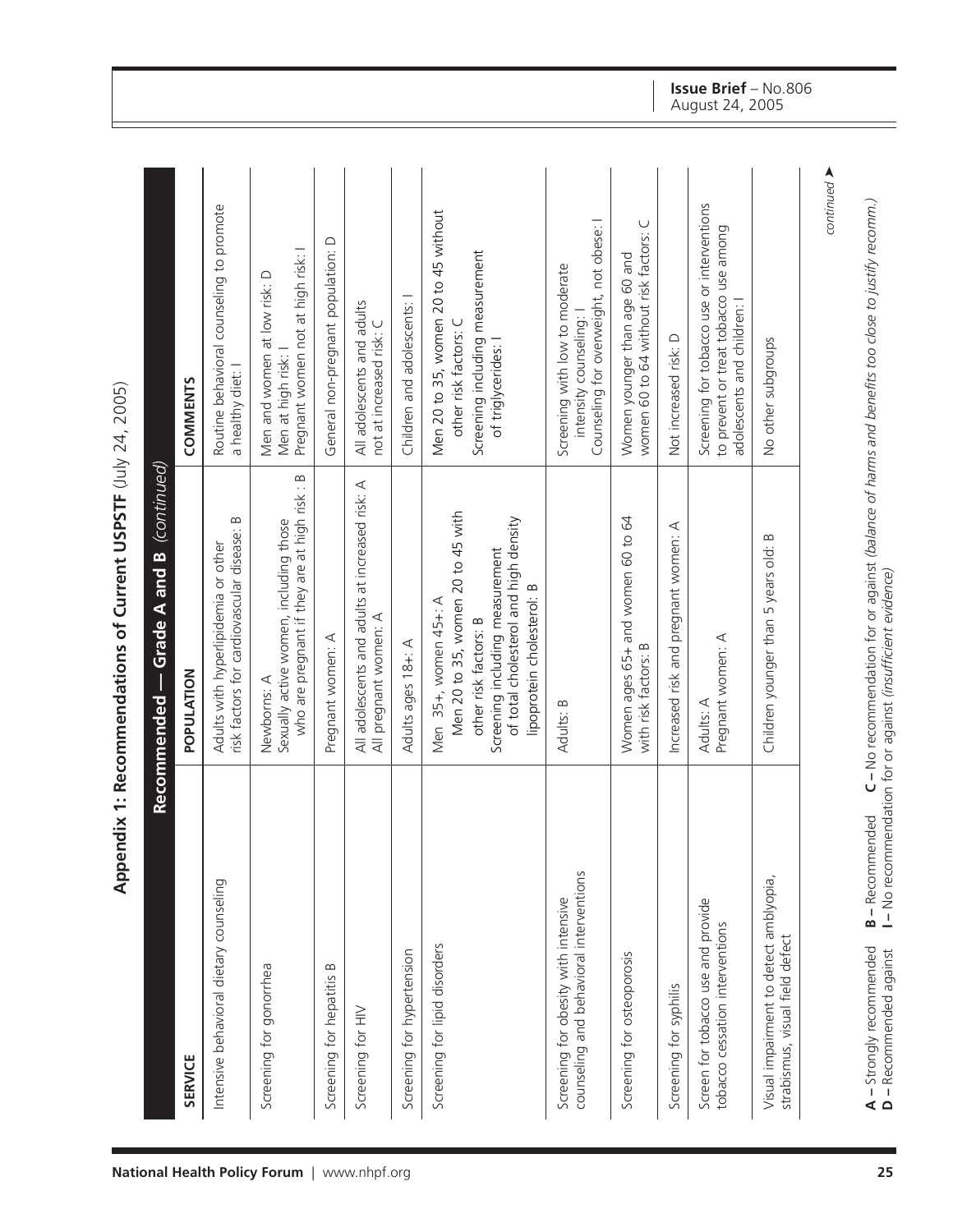|                                         | Although at least fair evidence exists that the service improves health outcomes, the Task Force concluded that the balance of<br>benefits and harms is too close to justify a general recommendation |                                                                                                    |
|-----------------------------------------|-------------------------------------------------------------------------------------------------------------------------------------------------------------------------------------------------------|----------------------------------------------------------------------------------------------------|
| <b>SERVICE</b>                          | POPULATION                                                                                                                                                                                            | <b>COMMENTS</b>                                                                                    |
| Screening for abdominal aortic aneurysm | Never-smoking men ages 65 to 75                                                                                                                                                                       | Men who have ever smoked, ages 65 to 75: B<br>Women: D                                             |
| Screening for chlamydia                 | Low risk pregnant women and age 26+<br>Low risk women;                                                                                                                                                | Pregnant women at increased risk<br>and age 25 and younger: B<br>Increased risk women: A<br>Men: I |
| Screening for HIV                       | All adolescents and adults not at<br>increased risk                                                                                                                                                   | All adolescents and adults at increased<br>risk and all pregnant women: A                          |
| Screening for lipid disorders           | ages 20 to 45 with no risk factors<br>Men ages 20 to 35 and women                                                                                                                                     | Men 35+ and women 45+: A                                                                           |
| Screening for osteoporosis              | women 60 to 64 without risk factors<br>Women younger than age 60 and                                                                                                                                  | Women ages 65+ and women 60 to 64<br>with risk factors: B                                          |
|                                         | Recommended against — Grade D                                                                                                                                                                         |                                                                                                    |
| <b>SERVICE</b>                          | POPULATION                                                                                                                                                                                            | COMMENTS                                                                                           |
| Screening for abdominal aortic aneurysm | Women                                                                                                                                                                                                 | Never-smoking men ages 65 to 75: C<br>Ever-smoking men ages 65 to 75: B                            |
| Screening for bacterial vaginosis       | Average risk                                                                                                                                                                                          | High risk: I                                                                                       |
| Screening for asymptomatic bacteriuria  | Men and non-pregnant women                                                                                                                                                                            | Pregnant women: A                                                                                  |
| Beta carotene supplements               | Adults                                                                                                                                                                                                | Supplemental vitamins A, C, and E or folic<br>acid or antioxidant combinations: I                  |
| Screening for bladder cancer            | Adults                                                                                                                                                                                                | No subgroups                                                                                       |
| Chemoprevention of breast cancer        | Women not at increased risk of<br>breast cancer                                                                                                                                                       | Women at increased risk of breast cancer and<br>$\infty$<br>decreased risk of adverse events:      |

#### **Issue Brief** – No.806 August 24, 2005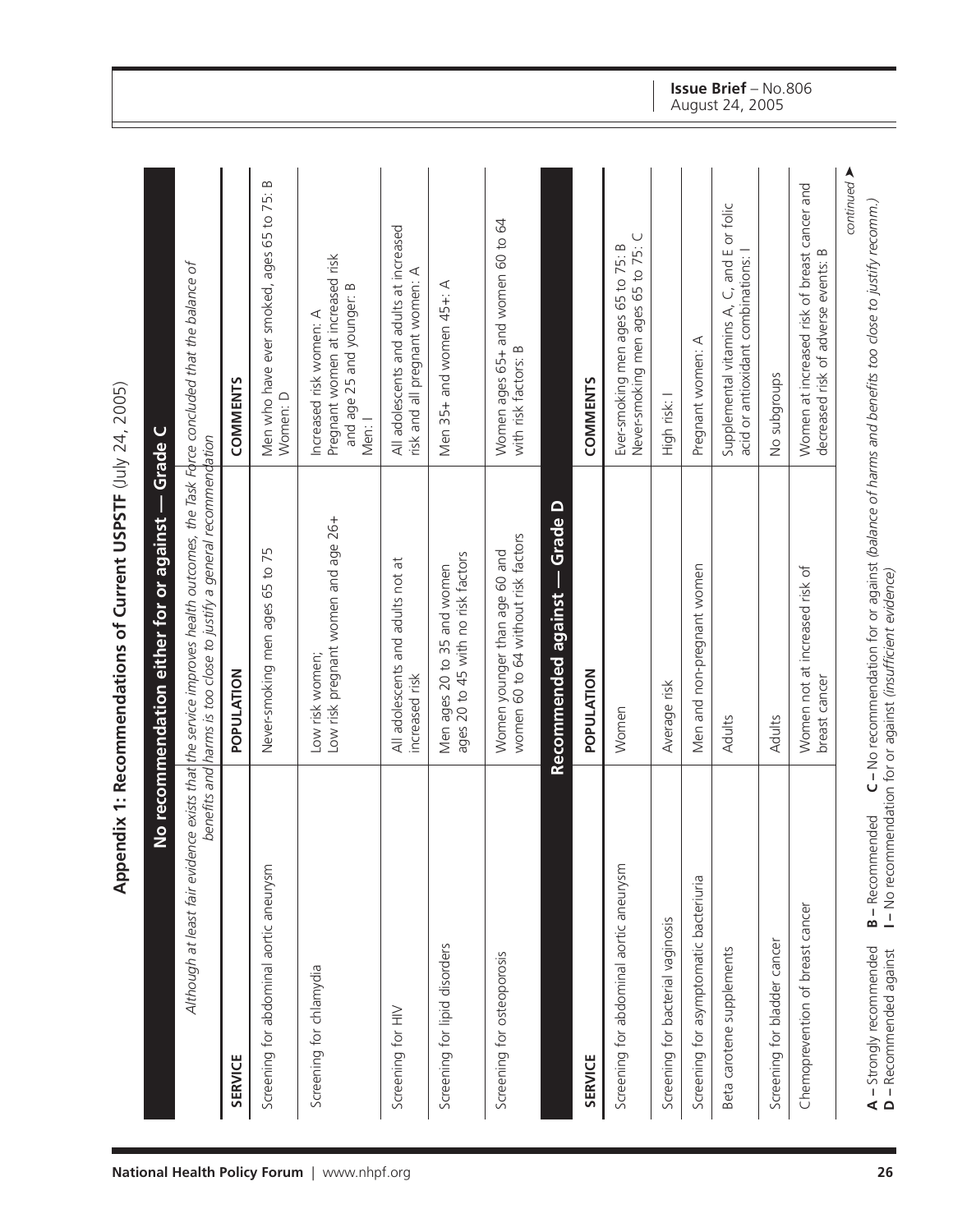| <b>SERVICE</b>                                                               | POPULATION                                                                                                                       | <b>COMMENTS</b>                                                                                                                                                |
|------------------------------------------------------------------------------|----------------------------------------------------------------------------------------------------------------------------------|----------------------------------------------------------------------------------------------------------------------------------------------------------------|
| therapy<br>Chemoprevention for hormone replacement                           | Postmenopausal women who have<br>Postmenopausal women<br>had a hysterectomy                                                      | No other subgroups                                                                                                                                             |
| Cervical cancer screening with Pap smear                                     | Women who have had total hysterectomy<br>Women over 65 who have had<br>previous negative screens<br>for benign disease           | Screening with human papillomavirus test: I<br>Screening with new technologies: I<br>Women under 65 who are sexually<br>active and have a cervix: A            |
| Screening for coronary heart disease                                         | or electron-beam computerized tomography<br>electrocardiography, exercise treadmill test,<br>Adults not at increased risk, using | Adults at increased risk: I                                                                                                                                    |
| Screening for genital herpes                                                 | Asymptomatic adolescents and adults<br>Asymptomatic women                                                                        | No other subgroups                                                                                                                                             |
| Screening for gonorrhea                                                      | Men and women at low risk                                                                                                        | Sexually active women, including those who are<br>Men at high risk and pregnant women<br>pregnant if they are at high risk: B<br>at low risk: I<br>Newborns: A |
| Screening for hepatitis B infection                                          | General population                                                                                                               | Pregnant women: A                                                                                                                                              |
| ◡<br>Screening for hepatitis                                                 | Not at increased risk                                                                                                            | Increased risk: I                                                                                                                                              |
| for primary prevention of chronic problems<br>Postmenopausal hormone therapy | Estrogen plus progestin, or estrogen alone<br>Postmenopausal women:                                                              | No other subgroups                                                                                                                                             |
| Screening for idiopathic scoliosis                                           | Adolescents                                                                                                                      | No subgroups                                                                                                                                                   |
| Screening for ovarian cancer                                                 | Women                                                                                                                            | No subgroups                                                                                                                                                   |
| Screening for pancreatic cancer                                              | Adults                                                                                                                           | No subgroups                                                                                                                                                   |
| Screening for syphilis                                                       | Not increased risk                                                                                                               | Increased risk and pregnant women: A                                                                                                                           |
| Screening for testicular cancer                                              | Men                                                                                                                              | No subgroups                                                                                                                                                   |

#### **Issue Brief** – No.806 August 24, 2005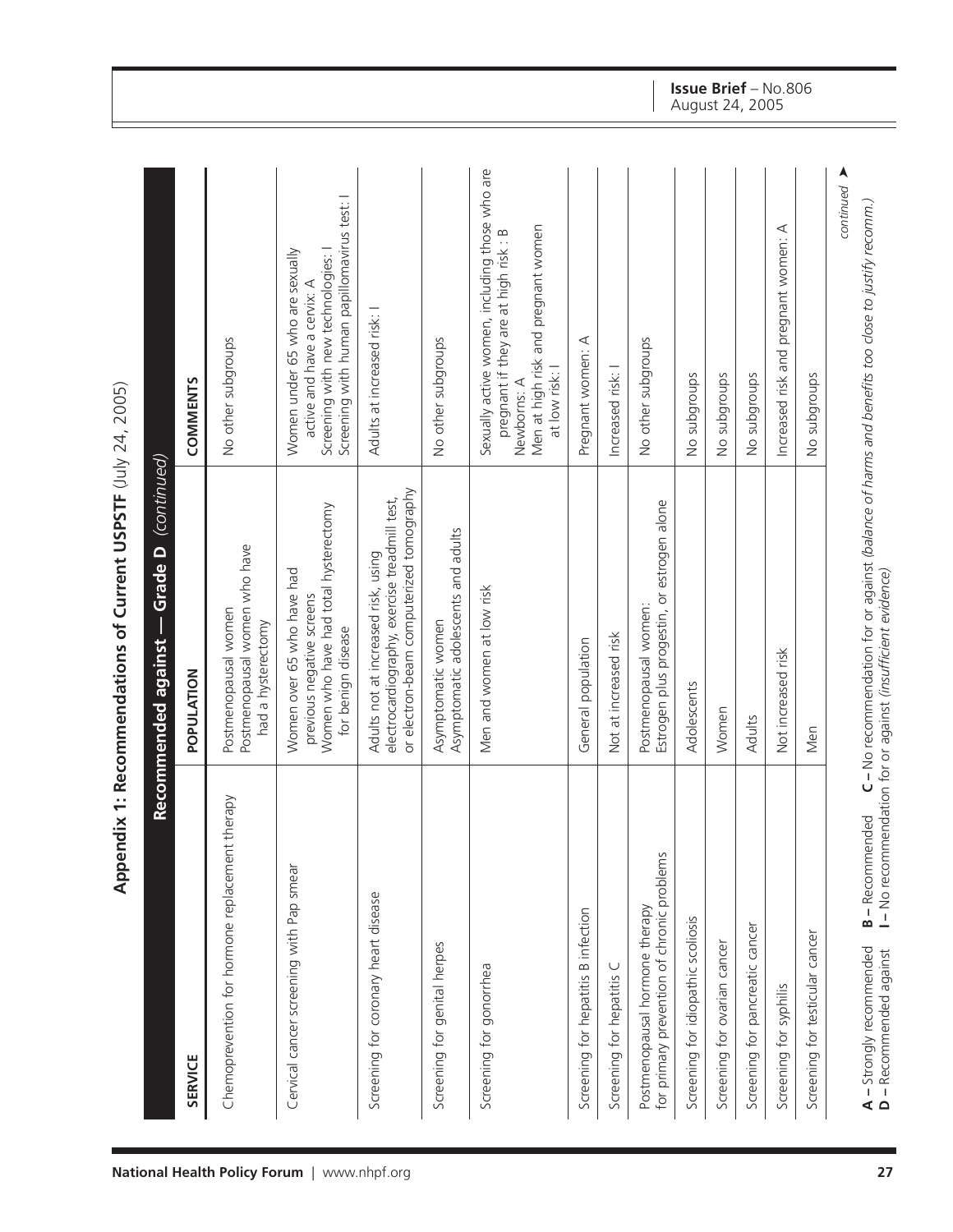| <b>SERVICE</b>                                                           | POPULATION                                                                                                                                                      | <b>COMMENTS</b>                                                                                                                                                      |
|--------------------------------------------------------------------------|-----------------------------------------------------------------------------------------------------------------------------------------------------------------|----------------------------------------------------------------------------------------------------------------------------------------------------------------------|
| Screening for alcohol misuse                                             | Adolescents                                                                                                                                                     | Adults: B                                                                                                                                                            |
| Screening for bacterial vaginosis                                        | Increased risk women                                                                                                                                            | Average risk: D                                                                                                                                                      |
| Brief interventions or peer counseling<br>to promote breastfeeding       | Women after child birth                                                                                                                                         | behavioral counseling programs to promote<br>Structured breastfeeding education and<br>breastfeeding: B                                                              |
| Breast cancer screening with clinical breast exam<br>or breast self exam | Women ages 40+                                                                                                                                                  | Screening with mammography: B                                                                                                                                        |
| Screening for cervical cancer with Pap smear                             | Screening with human papillomavirus test<br>Screening with new technologies                                                                                     | Women older than age 65 who are not at high<br>risk or have had a total hysterectomy: D<br>Women younger than age 65 who are<br>sexually active and have a cervix: A |
| Screening for chlamydia                                                  | Men                                                                                                                                                             | Pregnant women at increased risk and age 25<br>Low risk pregnant women and age 26+: C<br>Increased risk women: A<br>Low risk women: C<br>and younger: B              |
| Screening for coronary heart disease                                     | diease events, using electrocardiography,<br>Adults at increased risk of coronary heart<br>exercise treadmill test, or electron-beam<br>computerized tomography | Adults not at increased risk: D                                                                                                                                      |
| Screening for dementia                                                   | Older adults                                                                                                                                                    | No subgroups                                                                                                                                                         |
| Prevention of dental caries                                              | Preschool children, using risk assessment                                                                                                                       | Preschool children, using oral fluoride supple<br>mentation in specific areas whose water is<br>deficient in fluoride: B                                             |
| Screening for depression                                                 | Children and adolescents                                                                                                                                        | $\bf{m}$<br>Screening adults within a system of care:                                                                                                                |
| Routine behavioral counseling to promote<br>a healthy diet               | Adults                                                                                                                                                          | Intensive behavioral dietary counseling for<br>adults with hyperlipidemia or other risk<br>factors for cardiovascular disease: B                                     |